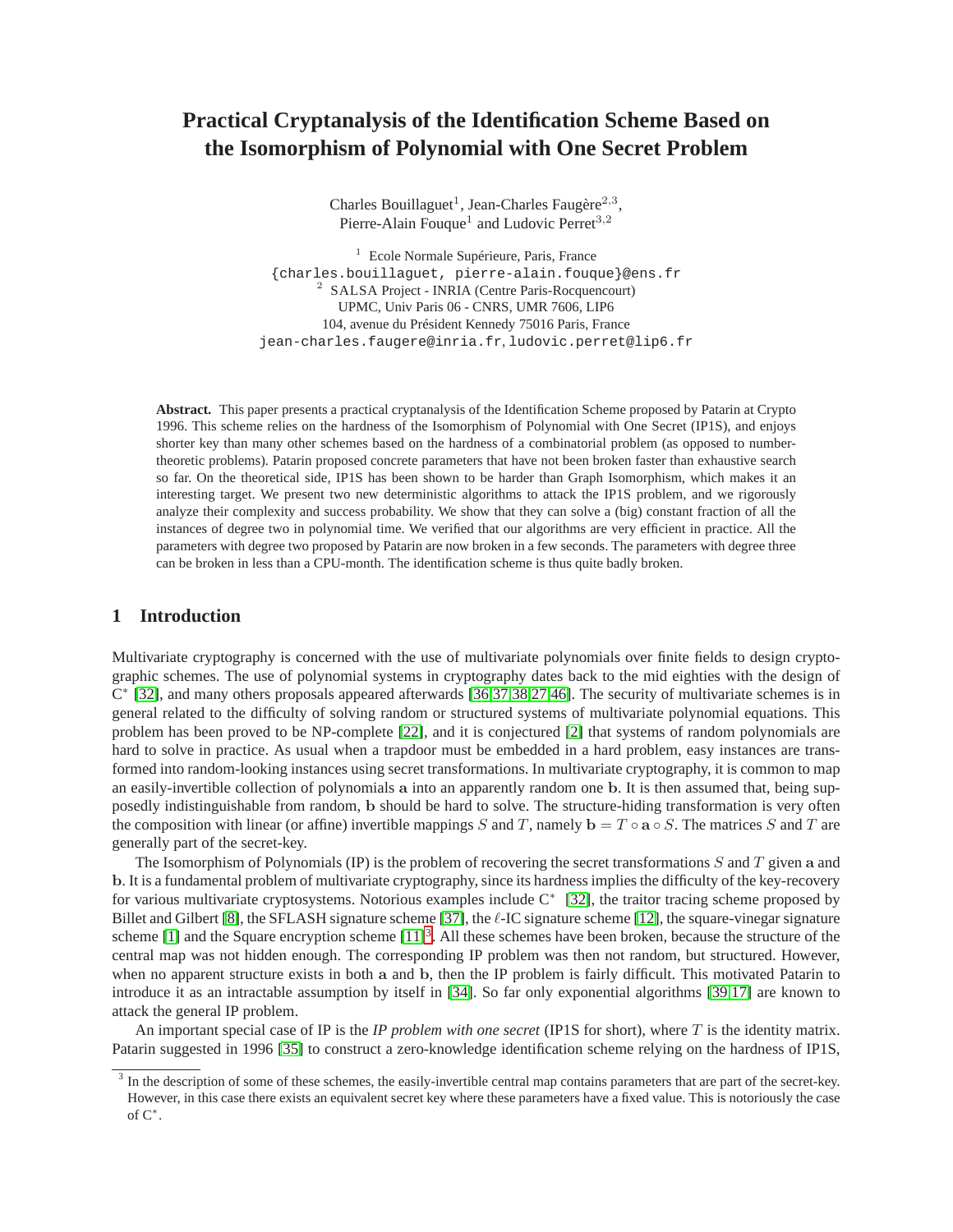inspired by the Zero-Knowledge proof system for Graph Isomorphism of [\[25\]](#page-13-12). The proposed parameters lead to relatively small key sizes (for instance to secret and public keys of 256 bits each and no additional information), as the complexity of the problem was believed to be exponential. The proposed parameters have not been broken so far, and no technique better than exhaustive search is known to attack the scheme. The IP1S problem is also interesting from a complexity-theoretic point of view. It has been proved in [\[39\]](#page-13-9) that IP1S is *Graph Isomorphism-hard* (GI-hard for short). This leads Patarin *et al.* to claim that IP1S is unlikely to be solvable in polynomial time, because no polynomial algorithm is known for GI in spite of more than forty years of research. On the other hand, GI is not known to be NP-complete. Generating hard instances GI is pretty non-trivial, and there are powerful heuristics as well as expected linear time algorithms for random graphs [\[19\]](#page-13-13). This compromises the use of GI as an identification mechanism, and was part of the motivation for introducing IP1S as an alternative. Moreover, when used in this context, instances of the IP problem are random, which presumably avoids all the attacks on the cryptographic schemes mentioned above.

**Previous and Related Work.** The identification scheme based on IP1S is not based on number-theoretic assumptions, unlike for instance the well-known Fiat-Shamir protocol [\[18\]](#page-13-14). Many other identification schemes are not based on number theoretic assumptions [\[42](#page-13-15)[,43](#page-14-1)[,44](#page-14-2)[,41](#page-13-16)[,30\]](#page-13-17). However, the IP1S-based identification scheme enjoys shorter keys than most others.

To our knowledge, the first algorithm dedicated to IP1S can be found in Geiselmann *et al.* [\[23\]](#page-13-18). The authors of [\[23\]](#page-13-18) remarked that each row of a matrix solution of IP1S verifies an algebraic system of equations. They then used an exhaustive search to find the solutions of such system. Soon after, this technique has been improved by Levy-dit-Vehel and Perret [\[13\]](#page-13-19) who replaced this exhaustive search by a Gröbner basis computation. This still yields exponential algorithms, and the improvement induced by this replacement is is as significant as the gain obtained when comparing Gröbner basis and exhaustive search for solving random algebraic systems. It is negligible over small field  $(i.e., typically, \mathbb{F}_2)$ , but significant for instances of IP1S over large fields. However, the complexity of those algorithms remains exponential by nature.

Finally, Perret [\[40\]](#page-13-20) shows that the affine and linear variants of IP1S are equivalent, *i.e.*, one can without loss of generality restrict our attention to the case where  $S$  is linear (as opposed to affine). In addition, a new approach for solving IP1S using the Jacobian matrix was proposed. The algorithm is polynomial when the number  $u$  of polynomials in a and b is equal to the number of variables n. However, when  $u < n$ , the complexity of this approach is not well understood. Moreover, when the number of polynomials is very small, for instance  $u = 2$ , this algorithm is totally inefficient.

The main application of IP1S is the identification scheme proposed in [\[39\]](#page-13-9). The public key being composed of two sets of u polynomials, it is interesting to keep the number of polynomials as small as possible (1 or 2). For such parameters, the authentication mechanism based on IP1S looks appealing in terms of key size.

All in all, the existing literature on the IP and IP1S problem can be split in two categories: *heuristic* algorithms with (more or less vaguely) "known" complexity and unknown success probability [\[39\]](#page-13-9), and *rigorous* algorithms that always succeeds but with unknown complexity [\[17](#page-13-10)[,40](#page-13-20)[,13](#page-13-19)[,23\]](#page-13-18). This situation makes it very difficult, if not plainly impossible to compare these algorithms based on their theoretical features. The class of instances that can be solved by a given algorithm of the first type is in general not known. Conversely, the class of instances over which an algorithm of the second type terminates quickly are often not known as well. This lead the authors of IP/IP1S algorithms to measure the efficiency of their techniques in practice, or even not to measure it at all. Several sets of concrete parameters for IP and IP1S were proposed by Patarin in [\[35\]](#page-13-11), and can be used to measure the progress accomplished since their introduction. The techniques presented in this paper allow to break all these challenges in practice.

**Techniques.** The algorithms presented here are deterministic, and rely on the two weapons that have dealt a severe blow to multivariate cryptography: linear algebra and Gröbner bases. Our ideas borrow to the recent differential cryptanalysis of multivariate schemes. While the algorithms are not very complicated, analyzing their running time is fairly non-trivial, and requires the invocation of not-so-well-known results about linear algebra (such as the dimension of the commutant of a matrix, or the properties of the product of two skew-symmetric matrices), as well as known results about random matrices, most notably the distribution of the rank and the probability of being cyclic. The two most delicate steps of the analysis involve lower-bounding the dimension of the kernel of a homogeneous system of matrix equations, and upper-bounding the degree of polynomials manipulated by a Gröbner-basis algorithm.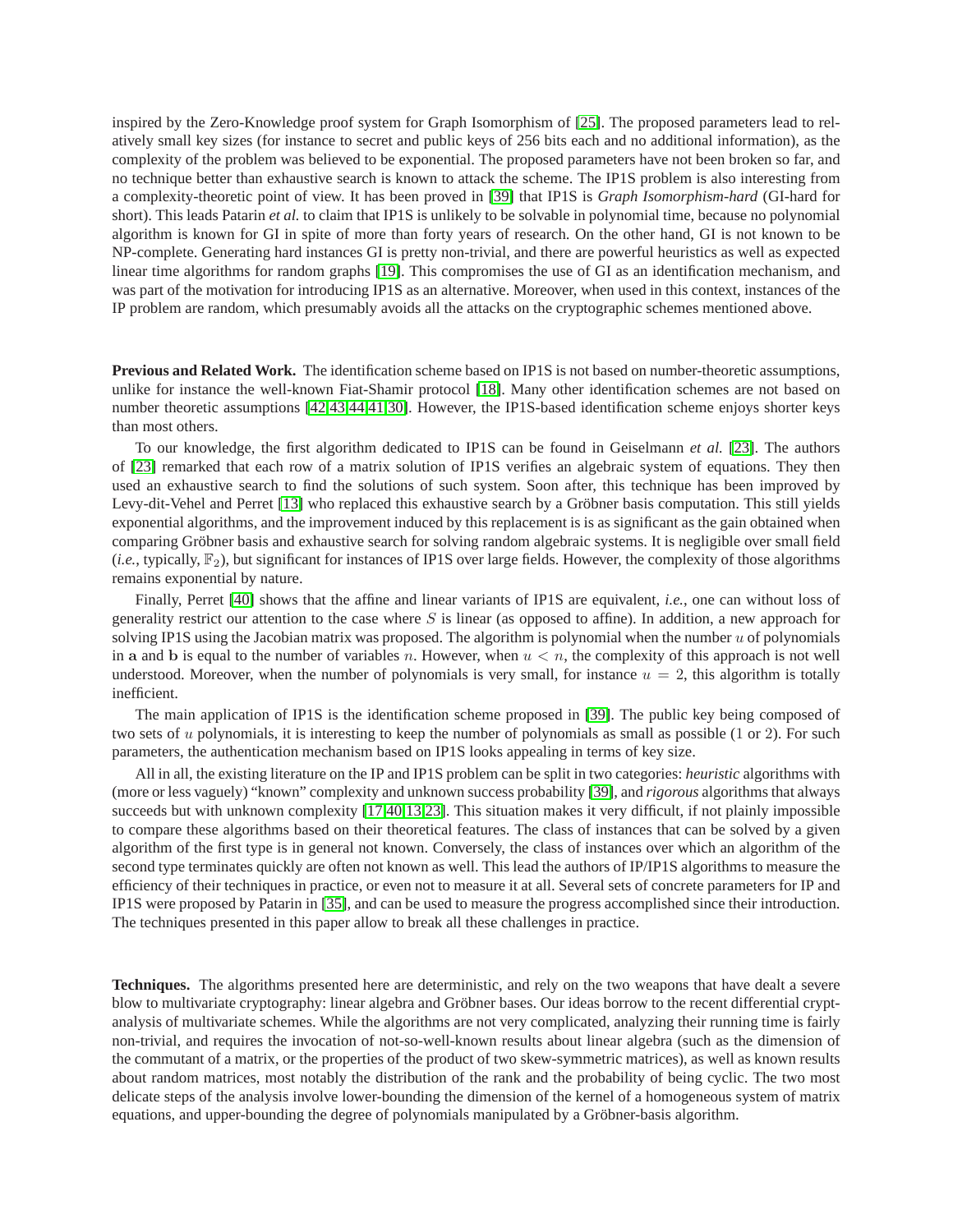**Our Results.** We present two new "rigorous" and deterministic algorithms. On the practical side, these algorithms are efficient: random quadratic IP1S instances and random cubic inhomogeneous IP1S instances can be broken in time  $\mathcal{O}(n^6)$  for any size of the parameters. In particular, all the quadratic IP1S challenges proposed by Patarin are now broken in a few seconds. The biggest cubic IP1S challenge can be broken in less than 1 CPU-month. The IP1S identification scheme is thus broken beyond repair in the quadratic case. In the case of cubic IP1S, our attack runs in time  $\mathcal{O}(n^6 \times q^n)$ , and the security parameter have to be seriously reconsidered, which makes the scheme much less attractive, since the key size is cubic in  $n$ .

A rigorous analysis of our algorithms is both necessary and tricky. When generating linear equations, special care has to be taken to count how many of them are independent. The recent history of algebraic cryptanalysis taught us that failure to do so may have drastic consequences. Additionally, the complexity of Gröbner bases computation, even though a bit more well-understood now in the generic case, is still often a delicate matter for structured systems.

A unique and distinctive feature of our algorithms compared to the previous state of affairs, and one of our main theoretical contribution, is that we characterize the class of instances that can be solved by our techniques in polynomial time. We show, for instance, that a (big) constant fraction of all quadratic IP1S instances can be solved in polynomial time.

**Organisation of the paper.** In section [2,](#page-2-0) we recall some useful facts about the IP1S problem. Then, in section [3,](#page-3-0) we introduce the identification scheme based on the hardness of IP1S and compare it to other non-number theoretic based ID schemes. We then introduce our algorithms to break IP1S in the quadratic case in section [4,](#page-4-0) and in the cubic case in section [5.](#page-9-0)

# <span id="page-2-0"></span>**2 The IP1S Problem**

We recall the definition of the IP1S problem. Given two families of polynomials a and b in  $\mathbb{F}_q[x_1,\ldots,x_n]^u$  the task is to find an invertible matrix  $S \in GL_n(\mathbb{F}_q)$  and a vector  $c \in (\mathbb{F}_q)^n$  such that:

<span id="page-2-2"></span>
$$
\mathbf{b}(\mathbf{x}) = \mathbf{a}(S \cdot \mathbf{x} + c). \tag{1}
$$

We will denote by  $f^{(k)}$  the homogeneous component of degree k of f, and by extension  $a^{(k)}$  denotes the vector of polynomials obtained by taking the homogeneous components of degree  $k$  of all the coordinates of  $a$ . We define the derivative of a in c to be the function  $\frac{\partial a}{\partial c}$ :  $x \mapsto a(x + c) + a(x)$ . The following lemma is very useful, and is at the heart of the techniques proposed in [\[17\]](#page-13-10).

**Lemma 1.** *i*) For all  $k \geq 1$ , we have:

<span id="page-2-1"></span>
$$
\mathbf{b}^{(k)} = \left(\mathbf{a} + \frac{\partial \mathbf{a}}{\partial c}\right)^{(k)} \circ S.
$$

*ii*) If d is the degree of  $\bf{a}$  and  $\bf{b}$ , then  $\bf{b}^{(d)} = \bf{a}^{(d)} \circ S$ .

iii*)* S *transforms the set of common zeroes of* a *into the set of common zeroes of* b*.*

*Proof.* Let us write  $T(\mathbf{x}) = T_\ell \cdot \mathbf{x} + T_c$  and  $S(\mathbf{x}) = S_\ell \cdot \mathbf{x} + S_c$  where  $T_\ell$  and  $S_\ell$  are  $n \times n$  matrices, whereas  $S_c$  and  $T_c$  are vectors of  $(\mathbb{F}_q)^n$ . We have:

$$
\mathbf{b}(\mathbf{x}) = T_c + T_{\ell} \cdot \mathbf{a}(S_{\ell} \cdot \mathbf{x} + S_c)
$$
  
=  $T_c + T_{\ell} \cdot (\mathbf{Da}(S_{\ell} \cdot \mathbf{x}, S_c) + \mathbf{a}(S_{\ell} \cdot \mathbf{x}) + \mathbf{a}(S_c) - \mathbf{a}(0))$   
=  $[T_c + T_{\ell} \cdot (\mathbf{a}(S_c) - \mathbf{a}(0))] + (T_{\ell} \circ \frac{\partial \mathbf{a}}{\partial S_c} \circ S_{\ell})(\mathbf{x}) + (T_{\ell} \circ \mathbf{a} \circ S_{\ell})(\mathbf{x})$ 

The first statement follows from the application of [\[17,](#page-13-10) lemma 4] to the last equality. The second and third statements are direct consequences of the first one. □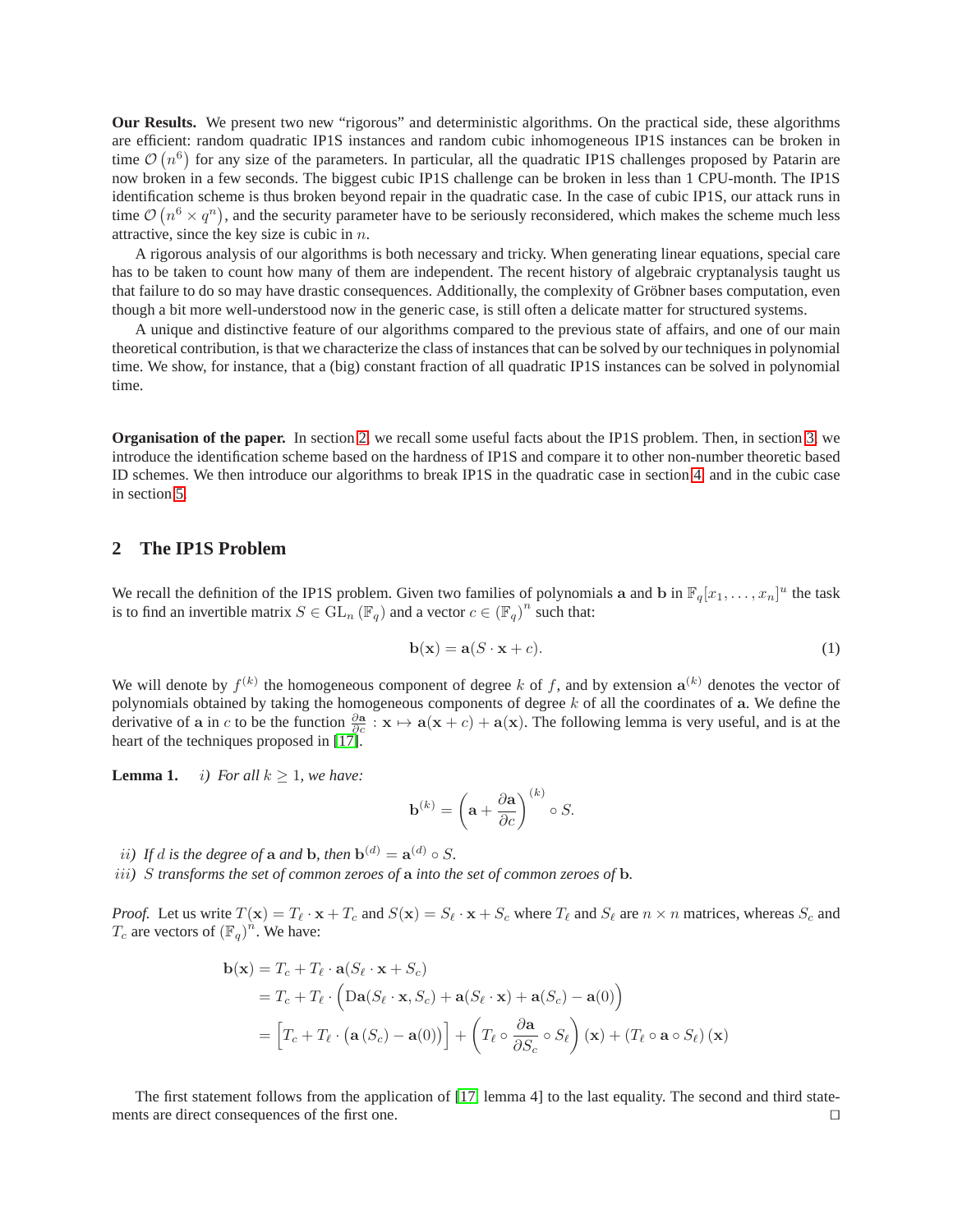A useful consequence of lemma [1](#page-2-1) is that without loss of generality we may assume  $c$  to be the null vector<sup>[4](#page-3-1)</sup>. A consequence of point ii) is that from any instance of the problem we can deduce a *linear homogeneous* instance by considering only the homogeneous component of highest degree. If this instance can be solved, and S can be re-trieved, then recovering c is not difficult, using a slight generalization of the idea shown in [\[24\]](#page-13-21). If S is known, then  $\frac{\partial a}{\partial c}$  can be explicitly computed, and c can usually be deduced therefrom. For instance, focusing on the homogeneous component of degree one yields a system of  $u \cdot n$  linear equations in n variables that admits c as a solution. In most cases, it will in fact admit *only* c as a solution, which enables recovering c.

It was pointed out in [\[39\]](#page-13-9) that if there is only one quadratic polynomial, then the problem is easily solved in polynomial time. This follows from the fact that quadratic forms admit a canonical representation (see for instance [\[29\]](#page-13-22)). The change of coordinate can be then easily computed. We will therefore focus on the case of  $u \geq 2$  when the polynomials are quadratic.

For various reasons, the IP1S problem becomes *easier* when u is close to n, and *harder* when u is small. For instance, the algorithm given in [\[40\]](#page-13-20) deals with the case  $u = n$  in polynomial time, but cannot tackle the case where  $u = 2$  and n is big, which prevented it from breaking the parameters proposed by Patarin. Additionally, small values of u leads to smaller public keys. Therefore, we will restrict our attention to the case where  $u = 2$  when the polynomials are quadratic, and where  $u = 1$  when they are cubic. These are the most cryptographically relevant cases, and the most challenging. We will also consider the case where  $\mathbb{F}_q$  is a field of characteristic two. It can be shown that this makes the problem a bit harder, but again this is the most cryptographically relevant case. The quadratic and cubic IP1S problems are very different and lead to specific approaches, therefore we will discuss them separately.

# <span id="page-3-0"></span>**3 Patarin's IP1S-Based identification Scheme**

Zero-Knowledge proofs were introduced in 1985 by Goldwasser, Micali and Rackoff in [\[26\]](#page-13-23). Soon afterwards, Fiat and Shamir [\[18\]](#page-13-14) used the hardness of quadratic residuosity to build an efficient identification scheme. Many other identification schemes appeard afterwards, all relying on the hardness of number-theoretic assumptions. Some cryptographers took a different line of research, and tried to design identification scheme from different computational assumptions, not relying on number theory, but instead on the NP-hardness of some specific combinatorial problems.

One of the very-first combinatorial identification scheme was proposed by Shamir [\[42\]](#page-13-15), and relied on the hardness of the *Permuted Kernel Problem* (PKP). Later on, Stern proposed in [\[43\]](#page-14-1) a scheme based on the intractability of *Syndrome Decoding* (SD), and in [\[44\]](#page-14-2) a scheme based on the intractability of *Constrained Linear Equations* (CLE). Finally, Pointcheval [\[41\]](#page-13-16) proposed a scheme related to the hardness of the *Perceptron Problem*, originating from the area of learning theory. All these problems are NP-complete (as opposed to IP1S). The designers proposed practical parameters, aiming for a security level of  $2^{64}$  or more, which are summarized in table [1.](#page-3-2) In all these schemes, it is required that all users share a public common set of information, a "common setting", usually describing the instance of the hard problem. For instance, in number-theoretic problems, the description of the curve, or of the group over which a discrete logarithm problem is considered is a common public information. While this information is not a "key" *stricto sensu*, it must nevertheless be stored by the prover and by the verifier, leading to higher memory requirements. However, in some case it can be chosen randomly, or generated online from a small seed using a PRNG.

| Scheme            | Common Setting Public Key Secret Key |     |      |  |
|-------------------|--------------------------------------|-----|------|--|
|                   | 2048                                 | 256 | 374  |  |
| <b>PKP</b>        | 7992                                 | 512 | 808  |  |
| <b>SD</b>         | 131 072                              | 256 | 512  |  |
|                   | 524 288                              | 512 | 1024 |  |
| <b>CLE</b>        | 3600                                 | 80  | 80   |  |
|                   | 3600                                 | 96  | 96   |  |
| Perceptron        | 10807                                | 144 | 117  |  |
| IP <sub>1</sub> S |                                      | 256 | 272  |  |

<span id="page-3-2"></span>**Table 1.** Practical parameters proposed in  $[42, 43, 44, 41, 35]$  $[42, 43, 44, 41, 35]$  $[42, 43, 44, 41, 35]$  $[42, 43, 44, 41, 35]$  $[42, 43, 44, 41, 35]$  $[42, 43, 44, 41, 35]$  $[42, 43, 44, 41, 35]$  $[42, 43, 44, 41, 35]$  in order to obtain a security level of roughly  $2^{64}$ .

<span id="page-3-1"></span><sup>&</sup>lt;sup>4</sup> this was already observed in [\[40\]](#page-13-20).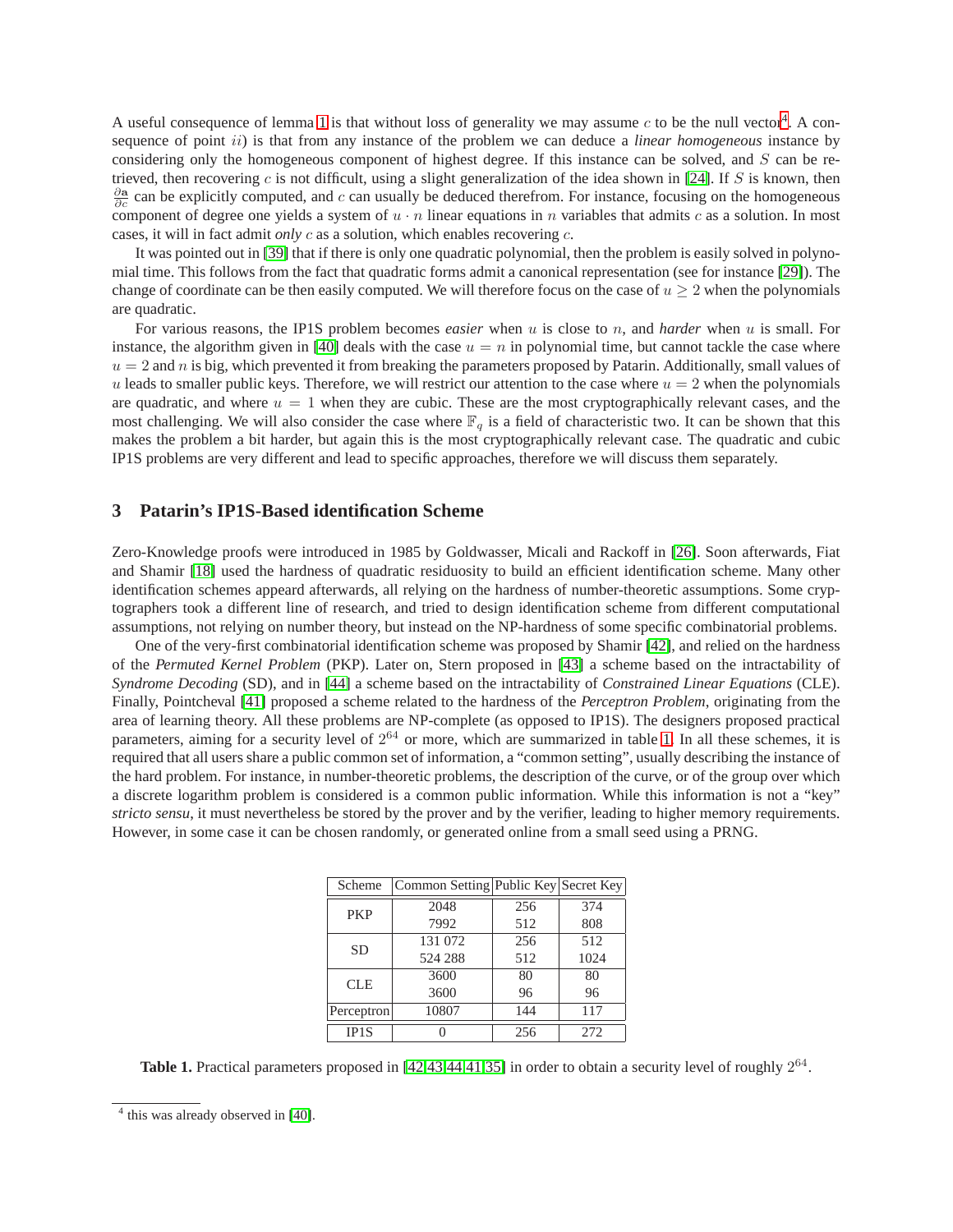|           |      |        | Challenge   $n   q$  Degree Polynomial(s) Public Key Private Key |           |             |
|-----------|------|--------|------------------------------------------------------------------|-----------|-------------|
|           | 16 2 |        |                                                                  | 272 bits  | 256 bits    |
| В         | 1612 |        |                                                                  | 816 bits  | 256 bits    |
| $\subset$ |      | 6   16 |                                                                  | 168 bits  | 144 bits    |
| D         | 6    | 16     |                                                                  | 224 bits  | 144 bits    |
| Е         |      |        |                                                                  | 1056 bits | $1024$ bits |

<span id="page-4-1"></span>**Table 2.** Concrete parameters for IP1S. Patarin proposed challenges A,B,C and D in [\[35\]](#page-13-11). We introduce challenge E.

On the contrary, the IP1S-based identification scheme proposed by Patarin in [\[34](#page-13-8)[,35\]](#page-13-11) does not need the prover and the verifier to share additional information (except maybe the description of the finite field, which is very small). It works very similarly to the original identification scheme based on a zero-knowledge proof system for Graph-Isomorphism (GI) by Goldreich, Micali and Wigderson [\[25\]](#page-13-12). One of the reasons for replacing GI by IP1S is the existence of efficient heuristic algorithms for GI, capable of solving efficiently random instances. The generation of hard instances of GI is a delicate matter [\[19\]](#page-13-13). Replacing the GI problem by IP1S yields shorted key, and random instances of IP1S were *a priori* secure. Patarin proposed concrete parameters, which are shown in table. [2.](#page-4-1) The PKP and SD schemes lead to bigger keys than IP1S, while the Perceptron scheme leads to comparable key-sizes, and CLE yields smaller keys than IP1S, if we neglect the additional memory requirement imposed by the common setting.

These IP1S challenges cannot be attacked using the existing techniques [\[17,](#page-13-10)[23,](#page-13-18)[40\]](#page-13-20). So the best attack remains exhaustively searching for the secret key. As a final note, let us mention that Lyubashevsky recently proposed in [\[30\]](#page-13-17) to build an identification scheme using the hardness of lattice problems, but did not propose concrete parameters.

# <span id="page-4-0"></span>**4 Cryptanalysis of Quadratic IP1S**

The main observation underlying our quadratic IP1S algorithm is that by *differentiating* equation [\(1\)](#page-2-2), it is possible to collect linear equations between the coefficients of S and those of  $S^{-1}$ .

We denote by  $Df: (\mathbb{F}_q)^n \times (\mathbb{F}_q)^n \to \mathbb{F}_q^u$  the *differential* of a function  $f: \mathbb{F}_q^n \to \mathbb{F}_q^u$ .  $Df$  is defined by:

$$
Df(\mathbf{x}, \mathbf{y}) = f(\mathbf{x} + \mathbf{y}) - f(\mathbf{x}) - f(\mathbf{y}) + f(0)
$$

It is easy to see that  $Df(x, y) = Df(y, x)$ . If f is a polynomial of total degree d, then Df is a polynomial of total degree d, but of degree  $d - 1$  in x and y. Thus, when f is quadratic, then Df is a symmetric *bilinear* mapping.

Going back to the quadratic IP1S problem, for all vectors  $\mathbf{x}, \mathbf{y} \in (\mathbb{F}_q)^n$ , we have:

$$
\forall \mathbf{x}, \mathbf{y} \in (\mathbb{F}_q)^n, \quad \text{Db}(\mathbf{x}, \mathbf{y}) = \text{Da}(S \cdot \mathbf{x}, S \cdot \mathbf{y}).
$$

Using the change of variable  $y' = S \cdot y$ , this equation becomes:

<span id="page-4-2"></span>
$$
\forall \mathbf{x}, \mathbf{y}' \in (\mathbb{F}_q)^n, \quad \text{Db}(\mathbf{x}, S^{-1} \cdot \mathbf{y}') = \text{Da}(S \cdot \mathbf{x}, \mathbf{y}'). \tag{2}
$$

Since a and b are of total degree 2, then Da and Db are *bilinear* (symmetric) mappings. In this case, since equation [\(2\)](#page-4-2) is valid for all x and y, then in particular it is valid on a basis of  $(\mathbb{F}_q)^n \times (\mathbb{F}_q)^n$ , and substituting fixed basis vectors for x and y yields *linear equations* between the coefficients of S and those of  $S^{-1}$ .

This idea for obtaining linear equations can also be described relatively simply using the usual theory of quadratic forms (with the tweaks required by the fact that we are working in characteristic two). If  $\mathbb{F}_q$  is a field of even characteristic, then the set of homogeneous quadratic polynomials in n variables over  $\mathbb{F}_q$  is in one-to-one correspondance with the set of symmetric matrices with zero diagonal. Let  $\mathcal{P}(\mathbf{a}_k)$  denote the matrix of the symmetric bilinear form associated with  $a_k$  (it is related to the *polar form* of  $a_k$  in odd characteristic). Recall that the coefficient of index  $(i, j)$ of  $\mathcal{P}(\mathbf{a}_k)$  is  $\text{Da}_k(e_i, e_j)$ , where  $(e_i)_{1 \leq i \leq n}$  is a basis of  $(\mathbb{F}_q)^n$ . We then have:

$$
S: \qquad \begin{cases} S^{-1} \cdot \mathcal{P}(\mathbf{b}_1) = \mathcal{P}(\mathbf{a}_1) \cdot {}^t S \\ \vdots \\ S^{-1} \cdot \mathcal{P}(\mathbf{b}_u) = \mathcal{P}(\mathbf{a}_u) \cdot {}^t S \end{cases} \tag{3}
$$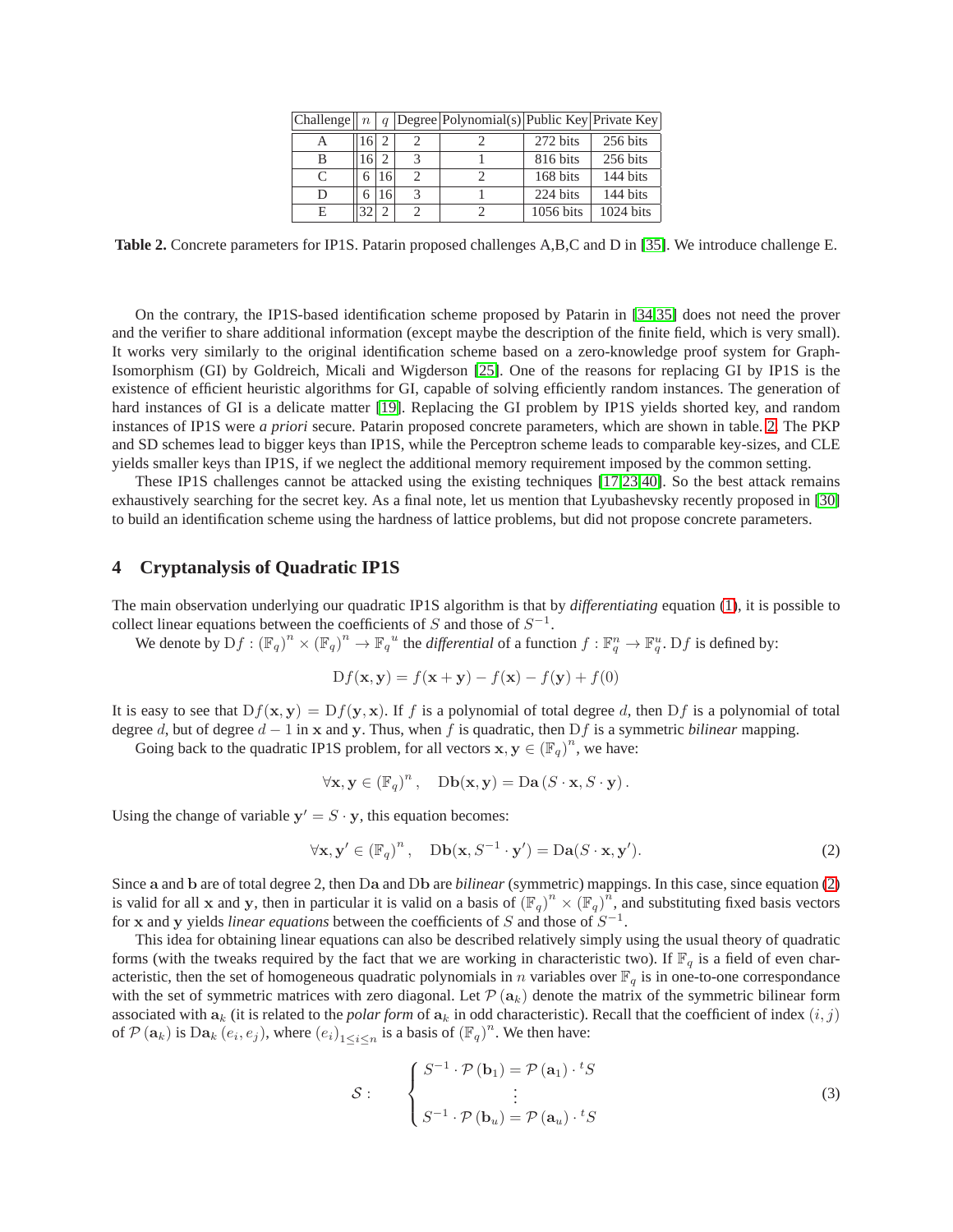Each one of these u matrix equations yields  $n^2$  linear homogeneous equations between the  $2n^2$  coefficients of S and those of  $S^{-1}$ . These last  $u \cdot n^2$  homogeneous linear equations cannot be linearly independent as they admit a nontrivial solution  $(S^{-1}, S)$ . The kernel of S is thus non-trivial, and our hope would be that it describes *only* one solution. When u is strictly greater than two, we then have much more linear equations than unknowns, and we empirically find only one solution (when the polynomials are randomly chosen). When  $u = 2$ , which is again the most relevant case, the situation is unfortunately not as nice; Theorem [1](#page-5-0) below shows that the kernel of  $S$  is of dimension higher that n – in fact, we will show below that it is of dimension at least  $2n$ . This means that solving the linear equations cannot by itself reveal the solution of the IP1S problem, because S admits at least  $q^{2n}$  solutions, out of which only very few are actual solutions of the IP1S instance<sup>[5](#page-5-1)</sup>. However, the linear equations collected this way can be used to simplify the resolution of the IP1S problem.

When looking at one coordinate of [\(1\)](#page-2-2), we have an equality between two multivariate polynomials that holds for any value of the variables. Therefore the coefficients of the two polynomials can be identified (this is essentially the algorithm presented in [\[17\]](#page-13-10)). This yields a system  $S_{quad}$  of  $u \cdot n^2/2$  quadratic equations in  $n^2$  unknown over  $\mathbb{F}_q$ . With  $u = 2$ , this precisely gives  $n^2$  equations in  $n^2$  unknown, which cannot be solved by any existing techniques faster than exhaustive search.

However, we now know that S lives in the kernel of S, and therefore S can be written as the sum of  $k = \dim \ker S$ matrices that can be easily computed using standard linear algebra. Identifying coefficients in [\(1\)](#page-2-2) then yields a system  $S_{\text{quad}}$  of  $u \cdot n^2/2$  quadratic equations in k unknown. Our hope is that k is small enough for the system to be very overdefined, so that computing a Gröbner basis of  $\mathcal{S}_{quad}$  is polynomial in theory, and feasible in practice.

The analysis of the attack then proceeds in two steps:

- 1. Estimate the rank of  $S$  (*i.e.*, the value of *k*).
- 2. Estimate the complexity of the Gröbner basis computation.

For the sake of simplicity, we will analyze the attack algorithm under some assumptions on the input system. For instance, we will assume that that  $n$  is even, and that one of the two quadratic forms we are dealing with is nondegenerate. We will then argue that a random instance satisfies this assumption with high probability, but we are well aware that some structured instance may not. This is in fact quite logical, because a worst-case polynomial algorithm for IP1S would imply a worst-case polynomial for Graph-Isomorphism (a fact that would be quite surprising). The situation of the IP1S problem is in this respect quite similar to that of GI: heuristics are capable of dealing efficiently with the random case, while some very special instances make them fail (interestingly, hard instances for GI are transformed into hard instances for IP1S through the reduction). Lastly, we mention that our algorithm does not necessarily fail on an instance that does not meet our assumptions. However, we no longer have a guarantee on its running time. Random instances fail to meet the assumption with a small probability, but we empirically observed that the algorithm solves them in reasonable time as well.

#### **4.1 Counting Linearly Independent Equations**

Obtaining guarantees on the number of linearly independent equations in  $S$  is the most important and the most delicate part of the attack. Since dim ker  $S$  is a function of the instance, it makes sense to consider the random variable giving dim ker  $S$  assuming the instance was randomly chosen. Fig. [1](#page-6-0) above shows its (experimentally observed) distribution for various sizes of the base field. We immediately see that in odd characteristic, dim ker  $S$  is often n, while in characteristic two it is often  $2n$ . In the sequel we provide mathematical arguments to back this observation up. We will focus on the (harder) case of fields of characteristic two, since this is the more cryptographically relevant case.

Our results are expressed in terms of the *similarity invariants*  $P_1, \ldots, P_s$  of a matrix M. Their product is the characteristic polynomial of M,  $P_s$  is the minimal polynomial of M, and  $P_i$  divides  $P_{i+1}$ . The main technical result needed to understand the rank of  $S$  is the following theorem.

<span id="page-5-0"></span>**Theorem 1.** Let  $A_1, A_2, B_1, B_2$  be four given matrices of size  $n \times n$  with coefficients in  $\mathbb{F}_q$ . Let us consider the set of *all pairs*  $(X, Y)$  *of*  $n \times n$  *matrices satisfying the following linear equations:* 

$$
\mathcal{S}: \quad \begin{cases} B_1 = X \cdot A_1 \cdot Y \\ B_2 = X \cdot A_2 \cdot Y \end{cases}
$$

Let us assume that S admits at least one solution  $(X_0, Y_0)$  with both  $X_0$  and  $Y_0$  invertible, and that  $A_1$  is also *invertible.*

<span id="page-5-1"></span> $5$  We note that this contradicts the hope expressed in section 9 of [\[39\]](#page-13-9)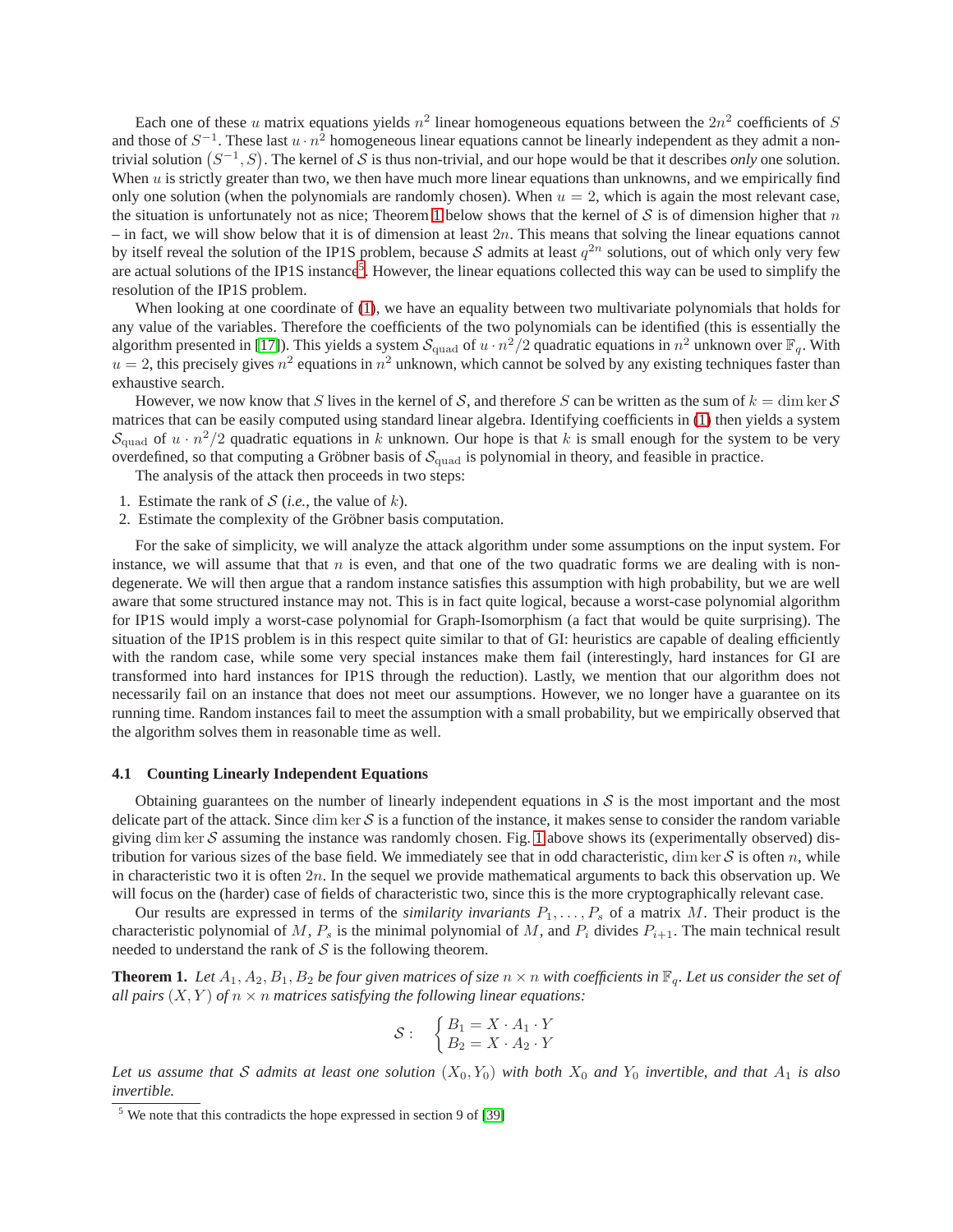<span id="page-6-0"></span>

Fig. 1: Experimental distribution of dim ker  $S$ .

*i*) There is a vector-space isomorphism between the kernel of S and the commutant of  $C = A_2 \cdot A_1^{-1}$ . ii*)*  $n \leq \dim \ker \mathcal{S}$ .

iii) Let  $P_1, \ldots, P_s$  be the similarity invariants of C. Then:

dim ker 
$$
S = \sum_{j=1}^{s} (2s - 2j + 1) \cdot \deg P_j
$$

*Proof.* Because a solution of S exists, then  $B_1$  is invertible. Thanks to this, we can write:

$$
S: \quad \left\{ \begin{array}{c} Y = A_1^{-1} \cdot X^{-1} \cdot B_1 \\ B_2 \cdot B_1^{-1} \cdot X = X \cdot A_2 \cdot A_1^{-1} \end{array} \right.
$$

Using the particular solution  $X_0$  then gives:

$$
\mathcal{S}: \quad \left\{ \mathcal{C} \cdot \left( X_0^{-1} \cdot X \right) = \left( X_0^{-1} \cdot X \right) \cdot \mathcal{C} \right\}
$$

From there, it is not difficult to see that the kernel of  $S$  is in one-to-one correspondance with the commutant of C, the isomorphism being  $(X, Y) \mapsto X_0^{-1} \cdot X$ . The second point of the theorem follows from the well-known fact that n lower-bounds the dimension of the commutant of any endomorphism on a vector space of dimension  $n$  (see for instance [\[7,](#page-12-3) Fact 2.18.9]). The third point follows from a general result on the dimension of the commutant [\[20,](#page-13-24) chapter 6, exercise 32]. ⊓⊔

Theorem [1](#page-5-0) directly applies to our study of the rank of S with  $A_i = \mathcal{P}(\mathbf{a}_i)$  and  $B_i = \mathcal{P}(\mathbf{b}_i)$ . However, it holds only if  $\mathcal{P}(\mathbf{a}_1)$  or  $\mathcal{P}(\mathbf{a}_2)$  is invertible (we may swap them if we wish, or even take a linear combination). Note that since  $P(a_1)$  is a random skew-symmetric matrix, it cannot be invertible if n is odd, and the analysis is more complicated in that case. This is why we focus on the case where  $n$  is even, and where one of the two quadratic forms is nondegenerate. The following lemma gives us the probability that  $P(\mathbf{a}_i)$  (or  $P(\mathbf{b}_i)$ ) is invertible.

**Lemma 2** ([\[31\]](#page-13-25), theorem 3). Let  $N_0(n, r)$  denote the number of symmetric matrices of size  $n \times n$  over  $\mathbb{F}_q$  with zeros *on the diagonal and of rank* r*.*

$$
N_0(n, 2s) = \prod_{i=1}^s \frac{q^{2i-2}}{q^{2i}-1} \cdot \prod_{i=1}^{2s-1} (q^{n-i}-1)
$$
  

$$
N_0(n, 2s+1) = 0
$$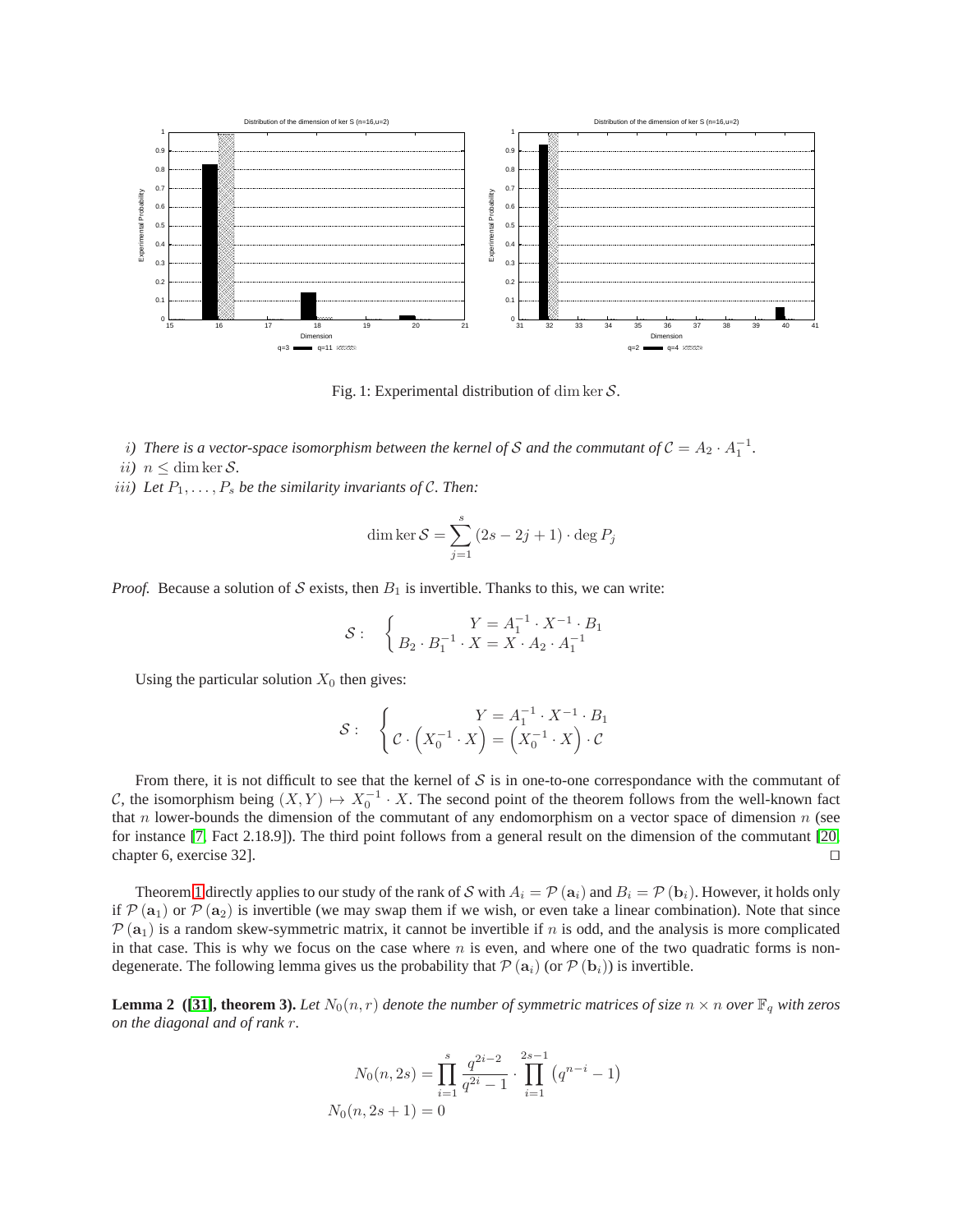If n is even, the probability that  $\mathcal{P}(\mathbf{a}_1)$  is invertible if  $q = 2$  is about 0.419 (this probability increases exponentially with q). The probability that either  $\mathcal{P}(\mathbf{a}_1)$  or  $\mathcal{P}(\mathbf{a}_2)$  is invertible is then about 0.662 when  $q = 2$ .

Theorem [1](#page-5-0) is then applicable in more than half of the cases when  $q = 2$  (and we expect this proportion to grow very quickly with  $q$ ). When it is applicable, what guarantee does it exactly offer? We would need to know something about the similarity invariants of  $C$ . An easy case would be when the minimal and characteristic polynomials are the same (then there is only one invariant factor, and it is precisely the characteristic polynomial). Then Theorem [1](#page-5-0) tells us that the dimension of ker S is n. For random matrices, the probability of this event is given by the following lemma.

<span id="page-7-2"></span>**Lemma 3 ([\[21\]](#page-13-26), theorem 1).** Let  $c(n, q)$  be the proportion of cyclic  $n \times n$  matrices (i.e., matrices for which the *minimal polynomial is of degree* n*). We have:*

$$
\frac{1}{q^2(q+1)} < 1 - c(n,q) < \frac{1}{(q^2-1)(q-1)}
$$

*And asymptotically, we have:*

$$
\lim_{n\to\infty}c(n,q)=\frac{q^5-1}{q^2(q-1)(q^2-1)}\cdot\prod_{i=1}^{\infty}\left(1-\frac{1}{q^i}\right)
$$

For random matrices over  $\mathbb{F}_2$ , and for n big enough, the proportion of cyclic matrices approaches 0.746. Unfortunately,  $C$  is hardly a random matrix. In odd characteristic it is the product of two symmetric matrices, while in characteristic two it is the product of two symmetric matrices with null diagonal. The product of two such matrices is *very far* from being random, and it is in fact *never* cyclic, as the following result shows.

<span id="page-7-0"></span>**Theorem 2 ([\[6\]](#page-12-4)).** *Let* M *be a non-singular matrix of even dimension. Then the two following conditions are equivalent:*

- i*)* M *can be written as the product of two symmetric matrices with null-diagonal.*
- <span id="page-7-1"></span>*ii*) M has an even number of similarity invariants  $P_1, \ldots, P_{2\ell}$ , and  $P_{2i+1} = P_{2i+2}$ .

**Corollary 1.** If *n* is even and C is invertible, then ker S has dimension at least  $2n$ .

*Proof.* By theorem [2,](#page-7-0) C has at least two invariants, both equal to the minimal polynomial of C (which thus happens to be of degree  $n/2$ ). Then theorem [1,](#page-5-0) point *iii*) shows that ker S has dimension 2n. If C has more invariants, ker S can only be of higher dimension. □

Corollary [1](#page-7-1) shows that with a constant probability (when the two quadratic forms are non-degenerate) dim ker  $S$ is greater than [2](#page-7-0)n, which sounds like bad news. When C is not invertible, theorem 2 no longer holds (there are counterexamples), but what does apparently still hold is the fact that the minimal polynomial of C has degree at most  $n/2$ , and this would be sufficient to show that in all cases dim ker  $S \ge 2n$ , in accordance with Fig. [1.](#page-6-0)

What we would in fact need to know is the probability that ker S is exactly of dimension  $2n$ . Theorem [1](#page-5-0) still connects this dimension to the similarity invariants of  $C$ , even though  $C$  is not a uniformly random matrix. It seems plausible that  $C$  is unlikely to have a very high number of similarity invariants, and that the most common situation is that it has only two invariants (twice the minimal polynomial). We could not compute explicitly this probability, and we could not find ways to obtain it in the available literature. We measured it experimentally and found 0.746 (after  $10^5$  trials) when  $q=2$ . This is strikingly close to the result brought by lemma [3](#page-7-2) in the random case. Under the conjecture that C has two invariant factors with this probability, then theorem [1](#page-5-0) tells us that in about  $75\%$  of the cases,  $\dim \ker S = 2n$ . The empirical probability seems to be even higher, as shown by Fig [1.](#page-6-0)

#### **4.2 Solving Very Overdefined Quadratic Systems**

The solution of the IP1S instance [\(1\)](#page-2-2) is systematically the solution of a system  $S_{quad}$  of  $n^2$  quadratic equations. In the previous section, we argued that we can reduce this system to  $n^2$  equations in  $2n$  unknowns with high probability, and (much) more unknowns with negligible probability. The system is so overdefined that it can almost be resolved by linearization. Indeed, it has  $N^2/4$  equations in N unknowns. In practice, computing a Gröbner basis of the ideal generated by  $S_{\text{quad}}$  terminates very quickly, and allows to recover the actual solutions of the problem.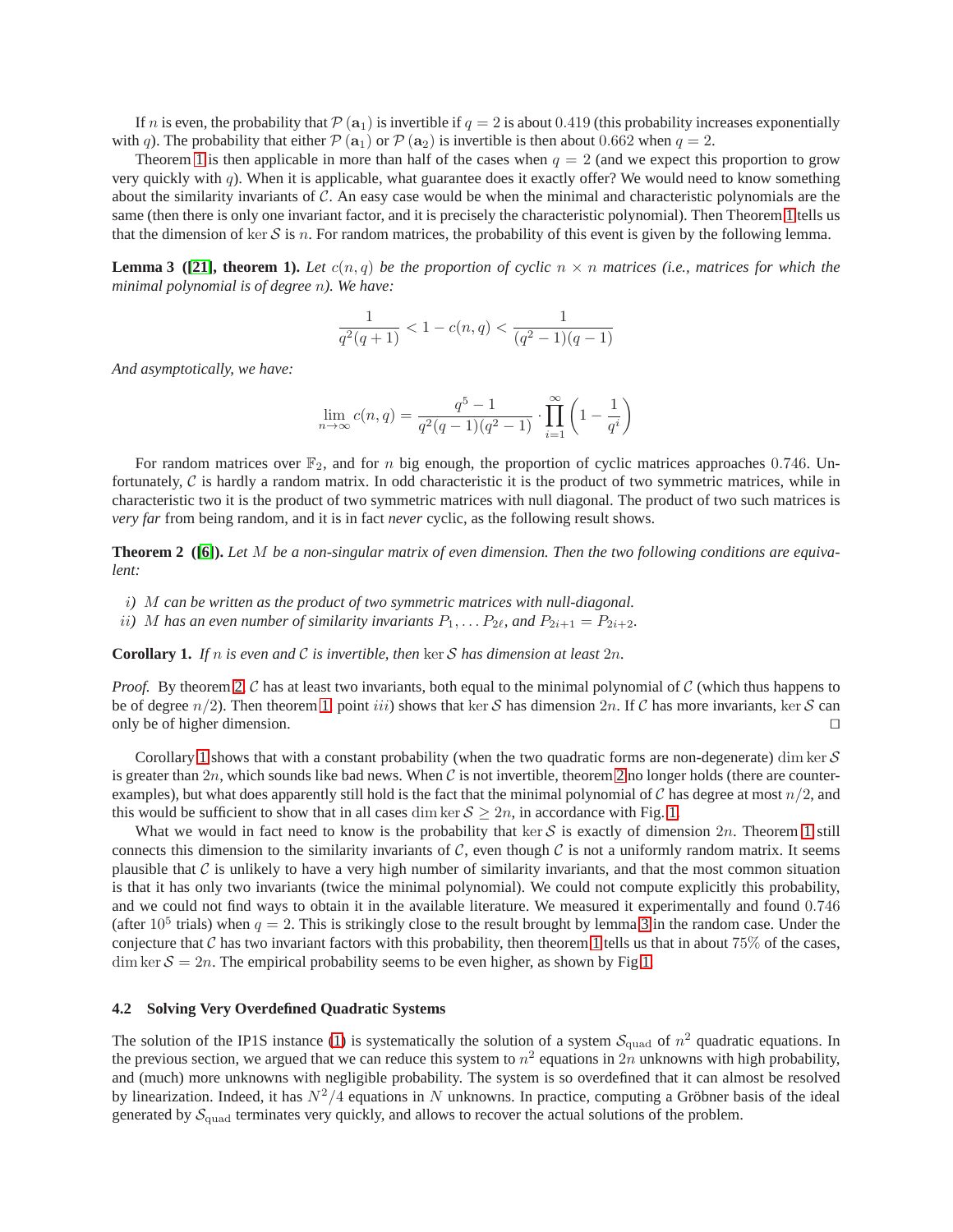This last fact can be theoretically justified. It is well-known that Gröbner basis algorithms [\[15,](#page-13-27)[16\]](#page-13-28) are more efficient on overdefined systems. The complexity of most algorithms strongly depend on a parameter of the ideal called the *degree of regularity*. Indeed, the cost of computing a Gröbner basis is polynomial in the degree of regularity  $D_{\text{rec}}$ of the system when the ideal has dimension zero, *i.e.*, when the number of solutions is finite. The computation of a Gröbner basis essentially amounts to solve a system of  $M$  sparse linear equations in  $M$  variables, where  $M$  is the number of monomials of degree  $D_{reg}$  in N variables. The complexity of this process is roughly  $\mathcal{O}(N^{3 \cdot D_{reg}})$ , with  $2 < \omega \leq 3$  the linear algebra constant, and N the number of variables of ideal considered (in our case,  $N = 2n$ ).

The behavior of the degree of regularity is well understood for "random" systems of equations [\[3,](#page-12-5)[4](#page-12-6)[,5\]](#page-12-7) (*i.e.*, *regular* or *semi-regular* systems). It is conjectured that the proportion of semi-regular systems on N variables goes to 1 when N goes to  $+\infty$ . Therefore, we can assume that for large N a random system is almost surely semi-regular. This is to some extent a worst-case assumption, as it usually means that our system is not easier to solve than the others. The coefficients of the Hilbert series associated with the ideal generated by a semi-regular sequence of  $m$  equations in  $N$ variables coincide with those of the series expansion of the function  $f(z) = (1 - z^2)^m / (1 - z)^N$ , up to the degree of regularity. The degree of regularity is the smallest degree  $d$  such that the coefficient of degree  $d$  in the series expansion of  $f(z)$  is not strictly positive. This property enables an explicit computation of the degree of regularity for given values of m and N.

Furthermore, the available literature readily provide asymptotic estimates of the degree of regularity for semigeneric ideals of  $N + k$  or  $\alpha \cdot N$  equations in N variables, but unfortunately not for the case of  $\alpha \cdot N^2$  in N variables, which is the situation we are facing here. We thus tabulated in table. [3](#page-8-0) the degree of regularity for semi-regular systems of equations having the same number of equations and unknowns as those occurring in our attack. From this table, we conclude that for any reasonable value of the parameters, the degree of regularity will be 3, and thus computing a Gröbner basis of  $S_{\text{quad}}$  should have complexity at most  $\mathcal{O}(n^9)$ . In practice, the maximal degree reached by the  $F_4$ algorithm on our equations is two, which is even better.

| $\boldsymbol{n}$ |   |          | ◡                             |               | $\overline{ }$ | O                             | $\cdots$ | $\overline{1}$                | $\cdots$ |        |
|------------------|---|----------|-------------------------------|---------------|----------------|-------------------------------|----------|-------------------------------|----------|--------|
| N                |   | $\Omega$ | 10 <sup>1</sup>               | $\sim$<br>. . | $1+$           | 1 V                           | $\cdots$ | $\sim$<br>ັ້                  | $\cdots$ | 04     |
| m                |   | 10       | $\sim$ $\sim$<br>رے           | υc            | $\sim$<br>49   | 04                            | $\cdots$ | $\sim$                        | $\cdots$ | $10 -$ |
| $\nu$ reg        | ◡ | ⌒<br>◡   | $\overline{\phantom{0}}$<br>◡ | $\sim$<br>◡   | $\sim$<br>◡    | $\overline{\phantom{0}}$<br>◡ | $\cdots$ | $\overline{\phantom{0}}$<br>◡ | $\cdots$ |        |

<span id="page-8-0"></span>**Table 3.** Degree of regularity of random with the same parameters as those occuring in our attack.

#### **4.3 Implementation**

We demonstrated that the algorithm described in this section terminates in time  $\mathcal{O}(n^6)$  on a constant fraction of the instances. This reasoning is backed up by empirical evidence: we implemented the algorithm using the computer algebra system MAGMA [\[9\]](#page-13-29). Solving the equations of  $S_{quad}$  is achieved by first computing a Gröbner basis of these equations for the Graded-Reverse Lexicographic order using the  $F_4$  algorithm [\[15\]](#page-13-27), and then converting it to the Lexicographic order using the FGLM algorithm [\[14\]](#page-13-30). This implementation breaks the random instances of IP1S in very practical time. For instance, Challenges A and C are solved in a few seconds. Challenge E takes a few minutes, but the dominating part in the execution of the algorithm is in fact the symbolic manipulation of polynomials required to write down the equations of  $S_{quad}$ . Actually solving the resulting quadratic equations turns out to be easier than generating them. We never generated a random instance that we could not solve with our technique, for any choice of the parameters.

There are only public parameter sets, and no public challenges to break, so we unfortunately cannot provide the solution of an open challenge to prove that our algorithm works. However, the source code of our implementation is available on the webpage of the first author.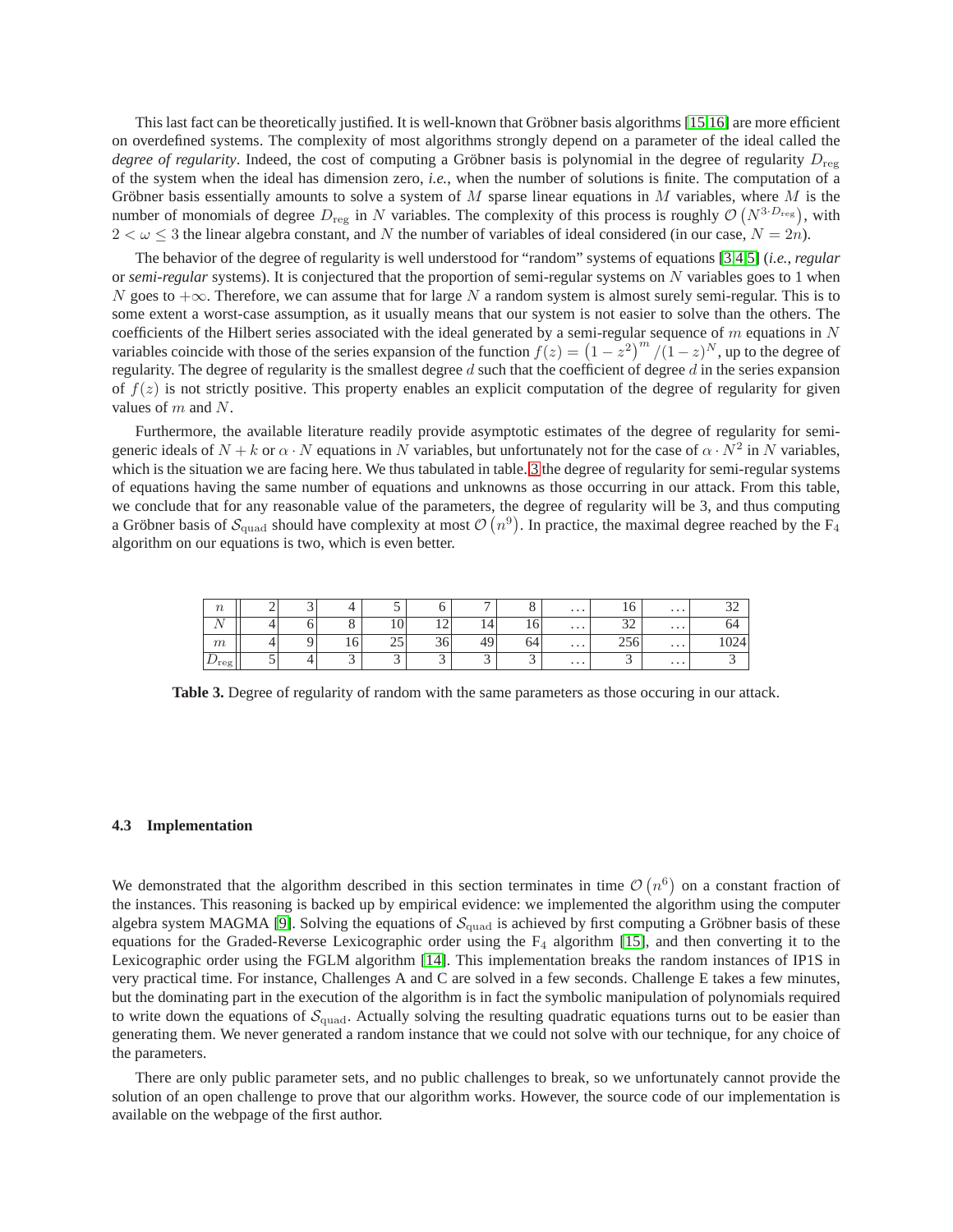# <span id="page-9-0"></span>**5 Cryptanalysis of Cubic IP1S**

In this section, we focus on the case where a and b are composed of a single cubic polynomial. We assume that a and b are given explicitly, i.e.:

$$
\mathbf{a} = \sum_{i=1}^{n} \sum_{j=i}^{n} \sum_{k=j}^{n} A_{i,j,k} \cdot x_i x_j x_k, \qquad \mathbf{b} = \sum_{i=1}^{n} \sum_{j=i}^{n} \sum_{k=j}^{n} B_{i,j,k} \cdot x_i x_j x_k.
$$

As already explained, we can restrict our attention to the homogenous case. The techniques developed previously for the quadratic case cannot directly applied in this setting. Indeed, the differential is no longer a bilinear mapping, and then there is no obvious linear equations between the coefficients of a solution and those of its inverse. However, we can combine the use of the differential together with the Gröbner basis approach proposed in [\[17\]](#page-13-10). We denote by  $S_0 = \{s_{i,j}^0\}_{1 \leq i,j \leq n}$  a particular solution of IP1S between a and b, *i.e.*, it holds that  $\mathbf{b} = \mathbf{a} \circ S_0$ . For all vectors  $\mathbf{x}, \mathbf{y} \in (\mathbb{F}_q)^n$ , we have:

$$
Da(S_0 \cdot x, y) = Db(x, S_0^{-1} \cdot y).
$$

a and b being of total degree 3, the coefficients of  $S_0$  and  $S_0^{-1}$  appear with degree two in the expression of Da and Db above. Let R be the ring  $\mathbb{K}[s_{1,1},\ldots,s_{n,n},u_{1,1},\ldots,u_{n,n}]$ . We consider the algebra  $\mathcal{A}^s$  of all  $n \times n$  matrices over R. Let  $S = \{s_{i,j}\}\$ and  $U = \{u_{i,j}\}\$ in  $\mathcal{A}^s$  be symbolic matrices. We denote by  $\mathcal{I}_{a,b}$  the ideal generated by all the coefficients in  $R$  of the equations:

$$
Da(S \cdot x, y) - Db(x, U \cdot y) = 0, \qquad U \cdot S - 1_n = 0_n, \qquad S \cdot U - 1_n = 0_n.
$$

It is easy to see that  $U = S_0^{-1}$  and  $S = S_0$  is particular solution of this system, and also a solution of IP1S between b and a. Our goal is to provide an upper bound on the maximum degree reached during a Gröbner basis computation of  $\mathcal{I}_{\mathbf{a},\mathbf{b}}$ .

We prove here that  $D_{reg} = 2$  for  $\mathcal{I}_{a,b}$  under the hypothesis that we know one row of a particular solution  $S_0$ , *i.e.*, we assume then that we know the following ideal  $\mathcal{J} = \langle s_{1,j} - s_{1,j}^{(0)} | j = 1, \ldots, n \rangle$ .

**Theorem 3.** The degree of regularity of  $\mathcal{I}_{a,b} + \mathcal{J}$  is 2. Therefore, computing a Gröbner basis of this ideal takes time  $\mathcal{O}(n^6)$ .

*Proof.* We use the fact that the degree of regularity of an ideal is generically left invariant by any linear change of the variables or generators [\[28\]](#page-13-31). In particular, we consider the ideal  $\mathcal{I}'_{a,b}$  generated by all the coefficients in  $\mathbb{K}[x_1,\ldots,x_n,y_1,\ldots,y_n]$  of the equations:

$$
Da(S_0(S + I_n)x, y) - Db(x, (U + I_n)S_0^{-1}y) = 0, \tU \cdot S = 0_n, \tS \cdot U = 0_n.
$$

It is clear that  $\mathcal{I}'_{a,b}$  is obtained from  $\mathcal{I}_{a,b}$  by replacing S (resp. U) by  $S_0(I_n + S)$  (resp.  $(U + I_n)S_0^{-1}$ ). Thus, the degree of regularity of  $\mathcal{I}'_{a,b}$  and  $\mathcal{I}_{a,b}$  are equal. Using the same transformation, the ideal  $\mathcal J$  becomes

<span id="page-9-1"></span>
$$
\mathcal{J}'=\langle s_{1,j} \mid j=1,\ldots,n\rangle.
$$

We now estimate the degree of regularity of the ideal  $\mathcal{I}'_{a,b} + \mathcal{J}'$ . For a reason which will become clear in the sequel, it is more convenient to work with  $\mathcal{I}'_{a,b} + \mathcal{J}'$ . In what follows, F will denote the generators of  $\mathcal{I}'_{a,b} + \mathcal{J}'$ . We will show that many new linear equations appear when considering equations of degree 2. To formalize this, we introduce some definitions related to the  $F_4$  algorithm [\[16\]](#page-13-28). In particular, we will denote by  $I_{d,k}$  the linear space generated during the  $k$ -th step of  $F_4$  when considering polynomials of degree d.

**Definition 1.** We have the following recursive definition of  $I_{d,k}$ :

$$
I_{d,0}(F) = \text{Vect}_{\mathbb{K}}(F)
$$
  
\n
$$
I_{d,1}(F) = \text{Vect}_{\mathbb{K}}(s_{i,j}f \mid 1 \leq i, j \leq n \text{ and } f \in I_{d,0}(F))
$$
  
\n
$$
+ \text{Vect}_{\mathbb{K}}(u_{i,j}f \mid 1 \leq i, j \leq n \text{ and } f \in I_{d,0}(F))
$$
  
\n
$$
I_{d,k}(F) = \text{Vect}_{\mathbb{K}}(s_{i,j}f \mid 1 \leq i, j \leq n \text{ and } f \in I_{d,k-1}(F) \text{ and } \deg(f) \leq d-1)
$$
  
\n
$$
+ \text{Vect}_{\mathbb{K}}(u_{i,j}f \mid 1 \leq i, j \leq n \text{ and } f \in I_{d,k-1}(F) \text{ and } \deg(f) \leq d-1).
$$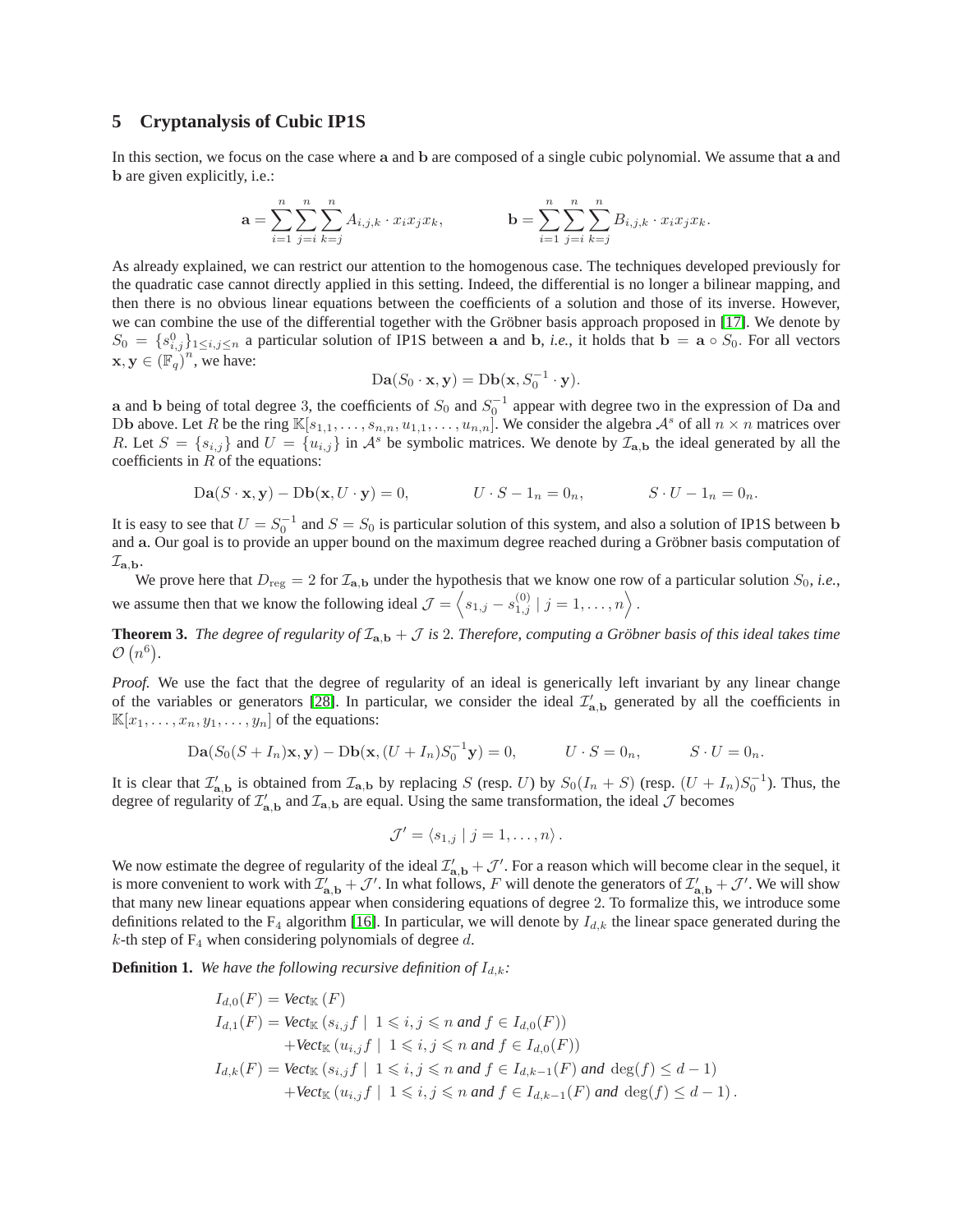Roughly speaking, the index k is the number of steps in the  $F_4/F_5$  [\[16\]](#page-13-28) algorithm to compute an element  $f \in I_{d,k}(F)$ . We show that  $I_{2,1}(F)$  contains exactly  $n^2+2n$  linear equations. This means that we have already many linear equations generated during the first step of a Gröbner basis computation of F.

**Lemma 4.**  $I_{2,1}(F)$  *contains the following linear equations:* 

<span id="page-10-2"></span><span id="page-10-1"></span>
$$
\{u_{1,j} \mid j=1,\ldots,n\}.\tag{4}
$$

*Proof.* From the first row of the following zero matrix  $S \cdot U$  we obtain the following equations:

 $\sqrt{ }$  $\Bigg\}$  $\overline{\mathcal{L}}$  $s_{1,1} u_{1,1} + s_{1,2} u_{2,1} + s_{1,3} u_{3,1} + \cdots + s_{1,n} u_{n,1} = 0,$  $s_{1,1} u_{1,2} + s_{1,2} u_{2,2} + s_{1,3} u_{3,2} + \cdots + s_{1,n} u_{n,2} = 0,$  $s_{1,1} u_{1,3} + s_{1,2} u_{2,3} + s_{1,3} u_{3,3} + \cdots + s_{1,n} u_{n,3} = 0,$ · · ·  $s_{1,1} u_{1,n} + s_{1,2} u_{2,n} + s_{1,3} u_{3,n} + \cdots + s_{1,n} u_{n,n} = 0$ 

Using the equations  $s_{1,j} = 0$  from the ideal  $\mathcal{J}'$ , we obtain then  $u_{1,1} = 0, u_{1,2} = 0, \ldots, u_{1,n} = 0$ .

We can also predict the existence of other linear equations in  $I_{2,1}(F)$ .

**Lemma 5.** *For all*  $(i, j) \in \{1, ..., n\}^2$  *the coefficient of*  $y_1y_ix_j$  *in*  $Da(S_0(S + I_n)x, y) - Db(x, (U + I_n)S_0^{-1}y)$  *is a non zero*[6](#page-10-0) *linear equation modulo the equations of the ideal* J ′ *and* [\(4\)](#page-10-1)*. Among these equations, there are* n *which depend only of the variables*  $\{s_{k,\ell} \mid 1 \leq k, \ell \leq n\}.$ 

*Proof.* We consider the coefficient of the monomial  $m = y_1y_ix_j$  in the expression

$$
\Delta = \Delta_a - \Delta_b = \mathbf{Da}(S_0(S + I_n)\mathbf{x}, \mathbf{y}) - \mathbf{Db}(\mathbf{x}, (U + I_n)S_0^{-1}\mathbf{y}).
$$

Since the monomial m is linear in  $x_j$  it is clear that the corresponding coefficient in  $\Delta_a = \text{Da}(S_0(S + I_n)x, y)$  is also linear in the variables  $s_{i,j}$ ; moreover this coefficient is non zero. We have now to consider the coefficient of m in  $\Delta_b$ . Since Db(x, y) is the differential of an homogenous polynomial of degree 3 we can always write:

$$
Db(\mathbf{x}, \mathbf{y}) = \sum_{i=1}^{n} \sum_{j=i}^{n} \ell_{i,j}(y_1, \dots, y_n) x_i x_j + \sum_{i=1}^{n} q_i(y_1, \dots, y_n) x_i
$$
(5)

where  $\ell_{i,j}$  (resp.  $q_i$ ) is a polynomial of degree 1 (resp. 2). Consequently, the coefficient of m in Db is also the coefficient of  $y_1y_i$  in  $q_j((U + I_n)S_0^{-1}y)$ . That is to say, in  $q_j(y)$  we have now to replace  $y = (y_1, \ldots, y_n)$  by  $((U + I_n)S_0^{-1}y)$ . Thus, modulo the equations of the ideal  $\mathcal{J}'$  and [\(4\)](#page-10-1), we can write the product  $((U + I_n)S_0^{-1}y)$  as

$$
= \begin{pmatrix} y_1 \\ \vdots \\ y_n \end{pmatrix} \begin{pmatrix} 1 & 0 & 0 & 0 \\ u_{2,1} & \cdots & u_{2,n} \\ \vdots & \ddots & \vdots \\ u_{n,1} & \cdots & u_{n,n} \end{pmatrix} \begin{pmatrix} * & * & * & * \\ * & * & * & * \\ * & * & * & * \\ * & * & * & * \end{pmatrix}
$$
  

$$
= \begin{pmatrix} y_1 \\ \vdots \\ y_n \end{pmatrix} \begin{pmatrix} * & * & * & * & * \\ (*u_{2,1} + \cdots + *u_{2,n}) & \cdots & (*u_{2,1} + \cdots + *u_{2,n}) \\ \vdots & \ddots & \vdots \\ (*u_{n,1} + \cdots + *u_{n,n}) & \cdots & (*u_{2,1} + \cdots + *u_{n,n}) \end{pmatrix}
$$
  

$$
= \begin{pmatrix} *y_1 + (*u_{2,1} + \cdots + *u_{2,n})y_2 + \cdots + (*u_{n,1} + \cdots + *u_{n,n})y_n \\ *y_1 + (*u_{2,1} + \cdots + *u_{2,n})y_2 + \cdots + (*u_{n,1} + \cdots + *u_{n,n})y_n \\ \vdots \\ *y_1 + (*u_{2,1} + \cdots + *u_{2,n})y_2 + \cdots + (*u_{n,1} + \cdots + *u_{n,n})y_n \end{pmatrix}
$$

Hence the coefficient of  $y_1y_i$  in  $q_j((U+I_n)S_0^{-1}\mathbf{y})$  is linear in the variables  $u_{k,l}$  when  $i \neq 1$  and the coefficient of  $y_1^2$ is a constant. ⊓⊔

<span id="page-10-0"></span><sup>&</sup>lt;sup>6</sup> more precisely, generically non zero.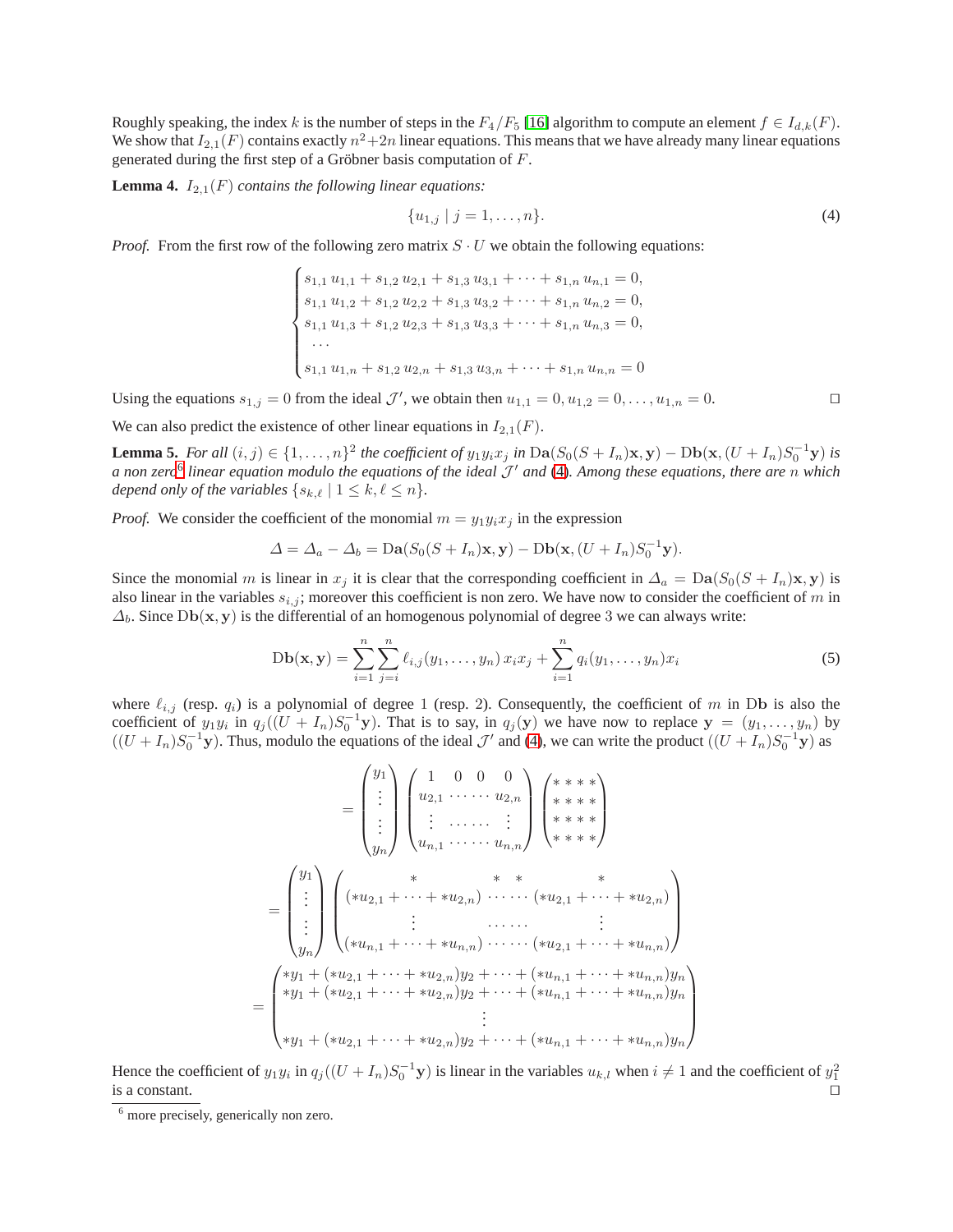<span id="page-11-0"></span>To summarize:

**Lemma 6.**  $I_{2,1}(F)$  *contains exactly*  $n^2 + 2n$  *linear equations.* 

*Proof.* In  $I_{2,1}(F)$ , we have n linear equations from lemma [5,](#page-10-2) n linear equations from the very definition of  $\mathcal{J}'$ , and  $n^2$  linear equations from lemma [5](#page-10-2) □

As explained before, we obtain  $n^2 + 2n$  linear equations for  $I_{2,1}(F)$ . However, we have  $2n^2$  variables. So, we have to consider  $I_{2,2}(F)$ , *i.e.*, the equations generated at degree 2 during the second step. Thanks to lemma [6,](#page-11-0) we can reduce the original system to a quadratic system in  $2n^2 - (2n + n^2) = (n-1)^2$  variables. W.l.o.g we can assume that we keep only the variable  $u_{i,j}$  where  $2 \le i, j \le n$ . Let F' be the system obtained from F after substituting the  $2n + n^2$  linear equations of lemma [6.](#page-11-0) All the monomials in  $\mathbb{K}[x_1,\ldots,x_n,y_1,\ldots,y_n]$  of  $\text{Da}(S_0(S+I_n)\mathbf{x},\mathbf{y})-\text{Db}(\mathbf{x},(U+I_n)S_0^{-1}\mathbf{y})$ have the following shape:

$$
x_i y_j y_k \text{ or } y_i x_j x_k \text{ with } 1 \le i, j, k \le n.
$$

Hence the number of such monomials is  $2n \frac{n(n+1)}{2} = n^2(n+1) \approx n^3$ , which implies that the number of equations in  $F'$  is also  $n^3$ .

Thanks to this remark, we will now prove that we can linearize  $F'$ . Let  $T(F')$  be the set of all monomials occurring in F'. We can assume that  $T(G') = [t_1 < t_2 < \cdots < t_N]$ . It is important to remark that  $t_1 = u_{2,2}$  up to  $t_{(n-1)^2} = u_{n,n}$ are in fact variables. Now, let M be the matrix representation of  $G'$  w.r.t.  $T(G')$ . Since we know precisely the shape of the equations from the proof of lemma [5,](#page-10-2) it is possible to establish that:

1. most of the equations are very sparse, namely each equation contains about  $n<sup>2</sup>$  non-zero terms.

2. all the variables  $t_1, \ldots, t_{(n-1)^2}$  occur in *all* the equations

After a Gaussian elimination of the matrix  $M$ , we obtain the following shape:

$$
\widetilde{M} = \begin{bmatrix} 1_{(n-1)^2} & 0 & 0 & 0 \\ 0 & \times & \cdots & \cdots \\ 0 & \times & \ddots & \vdots \\ 0 & \times & \cdots & \ddots \end{bmatrix}
$$

Hence, we obtain after a second step of computation in degree 2 the equations  $u_{2,2} = \cdots = u_{n,n} = 0$ . This means that after 2 steps of computation at degree 2, we obtain  $(n-1)^2 + 2n + n^2 = 2n^2$  linear equations in  $2n^2$  unknowns. This explains why the maximum degree reached during the Gröbner basis computation of  $\mathcal{I}'_{a,b} + \mathcal{J}'$  is bounded by 2, and concludes the proof of theorem [3.](#page-9-1) ⊓⊔

#### **5.1 Application to the Linear Inhomogeneous Case**

If  $c = 0$  in equation [\(1\)](#page-2-2), and if a has a non-trivial homogeneous component of degree 1, then looking at the homogeneous component of degree one yields the image of  $S$  on one point. We are then in a situation where theorem  $3$  is applicable, and S can be determined though a Gröbner basis computation which terminates in time  $\mathcal{O}(n^6)$ .

#### **5.2 Implementation and Application to the Other Cases**

All the other cases reduce to the linear homogeneous case, as mentioned in section [2.](#page-2-0) In this setting, the problem is that we do not have enough knowledge on S to make the Gröbner basis computation efficient. A simple idea would be to guess a column of S then compute the Gröbner basis. This approach has complexity  $\mathcal{O}(n^6 \cdot q^n)$  as explained before. It is possible to reduce this complexity by a factor of  $q$ , by discarding guesses for the column of  $S$  that yields different values of a and b on the corresponding points.

The biggest proposed cubic IP1S challenge (Challenge C in fig. [2\)](#page-4-1) has  $u = 1$ ,  $n = 16$  and  $q = 2$ . Given one relation on S, the computation of the Gröbner basis takes 90 seconds on a 2.8Ghz Xeon computer using the publicly available implementation of  $F_4$  in MAGMA. Since this has to be repeated  $2^{15}$  times, the whole process takes about one CPU-month (and can be parallelized at will). For challenge D, the Gröbner basis is computed in 0.1 second, and the whole process takes about 2 hours.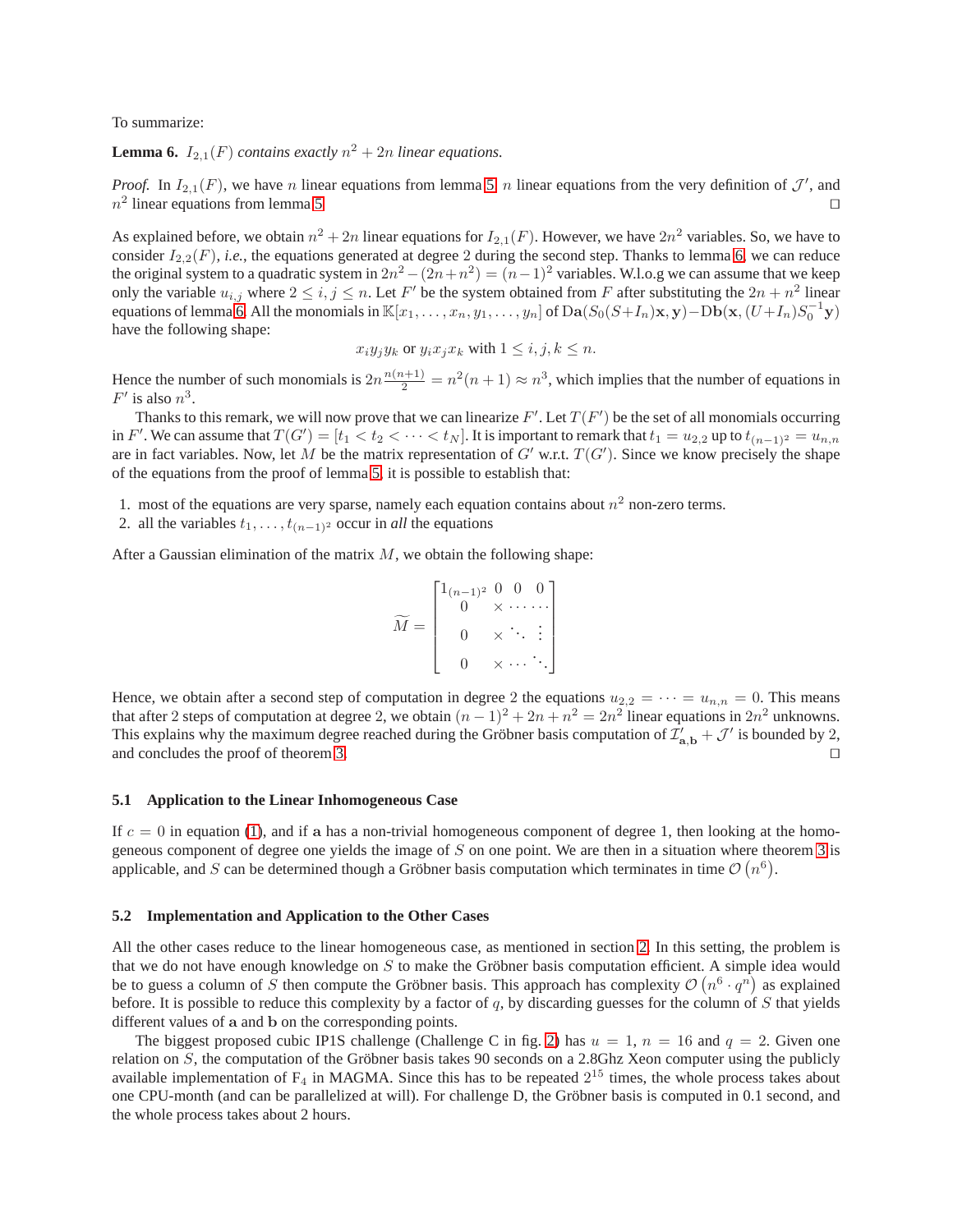#### **5.3 An Interesting Failure**

We conclude this section with a simple idea that could have lead to an improvement, by efficiently giving a relation on S, but which fails in an interesting manner. Let us denote by  $Z_a$  (resp.  $Z_b$ ) the set of zeroes of a (resp. b). Because of lemma [1,](#page-2-1) and since  $S$  is linear, we have:

$$
S\left(\sum_{\mathbf{x}\in Z_{\mathbf{a}}}\mathbf{x}\right)=\sum_{\mathbf{y}\in Z_{\mathbf{b}}}\mathbf{y}
$$

This yields a relation on S, which is enough to use theorem [3.](#page-9-1) a and b may be assumed to have about  $q^{n-1}$  zeroes. Finding them requires time  $\mathcal{O}(q^n)$ . The complexity of the attack could thus be improved to  $\mathcal{O}(n^6 + q^n)$ . Surprisingly, this trick fails systematically, and this happen to be consequence of the Chevalley-Warning theorem [\[10,](#page-13-32)[45\]](#page-14-3).

**Lemma 7.** The sum of the zeroes of a cubic form on 5 variables or more over  $\mathbb{F}_q$  is always zero.

*Proof.* Let us consider the elements of  $Z_a$  having  $\alpha$  as their first coordinate, and let us denote by  $n_\alpha$  their number. These are in fact the common zeroes of  $(a, x_1 - \alpha)$ . By the Chevalley-Warning theorem [\[10](#page-13-32)[,45\]](#page-14-3), if a has at least 5 variables, then the characteristic of the field divides  $n_{\alpha}$ . Therefore, their sum has zero on the first coordinate. Applying this result for all values of  $\alpha$  shows that the sum of zeroes of a has a null first coordinate. We then just consider all coordinates successively. ⊓⊔

# **6 Conclusion**

In this paper, we present algorithms for the IP problem with one secret for two random quadratic equations and one cubic equation. As already explained, there are the most cryptographically relevant instances. Moreover, we explain the complexity, success probability and give sufficient conditions so that the algorithms work. We combine the use of the differential and the computation of Gröbner bases of very overdefined systems. All the proposed IP1S challenges can be broken in practice by the technique we describe, as the following table shows.

|           | Challenge Time to break on one core |
|-----------|-------------------------------------|
|           | 3 seconds                           |
| в         | 1 month                             |
| $\subset$ | $0$ seconds                         |
| ו ו       | 1 hours                             |
| н         | 3 minutes                           |

In view of these results, we conclude that Patarin's IP1S-Based identification scheme is no longer competitive with respect to others combinatorial-based identification schemes [\[42,](#page-13-15)[43,](#page-14-1)[44,](#page-14-2)[41\]](#page-13-16).

# **References**

- <span id="page-12-2"></span>1. Baena, J., Clough, C., Ding, J.: Square-vinegar signature scheme. In: PQCrypto '08: Proceedings of the 2nd International Workshop on Post-Quantum Cryptography, Berlin, Heidelberg, Springer-Verlag (2008) 17–30
- <span id="page-12-0"></span>2. Bardet, M., Faugère, J.C., Salvy, B., Yang, B.Y.: Asymptotic Behaviour of the Degree of Regularity of Semi-Regular Polynomial Systems. In: MEGA'05. (2005) Eighth International Symposium on Effective Methods in Algebraic Geometry, Porto Conte, Alghero, Sardinia (Italy), May 27th – June 1st.
- <span id="page-12-5"></span>3. Bardet, M.: Étude des systèmes algébriques surdéterminés. Applications aux codes correcteurs et à la cryptographie. PhD thesis, Université de Paris VI (2004)
- <span id="page-12-6"></span>4. Bardet, M., Faugère, J.C., Salvy, B.: On the complexity of Gröbner basis computation of semi-regular overdetermined algebraic equations. In: Proc. International Conference on Polynomial System Solving (ICPSS). (2004) 71–75
- <span id="page-12-7"></span>5. Bardet, M., Faugère, J.C., Salvy, B., Yang, B.Y.: Asymptotic behaviour of the degree of regularity of semi-regular polynomial systems. In: Proc. of MEGA 2005, Eighth International Symposium on Effective Methods in Algebraic Geometry. (2005)
- <span id="page-12-4"></span><span id="page-12-3"></span>6. Bennett, A.A.: Products of skew-symmetric matrices. American M. S. Bull. **25** (1919) 455–458
- 7. Bernstein, D.S.: Matrix mathematics. Theory, facts, and formulas. 2nd expanded ed. Princeton, NJ: Princeton University Press. xxxix, 1139 p. (2009)
- <span id="page-12-1"></span>8. Billet, O., Gilbert, H.: A traceable block cipher. In Laih, C.S., ed.: ASIACRYPT. Volume 2894 of Lecture Notes in Computer Science., Springer (2003) 331–346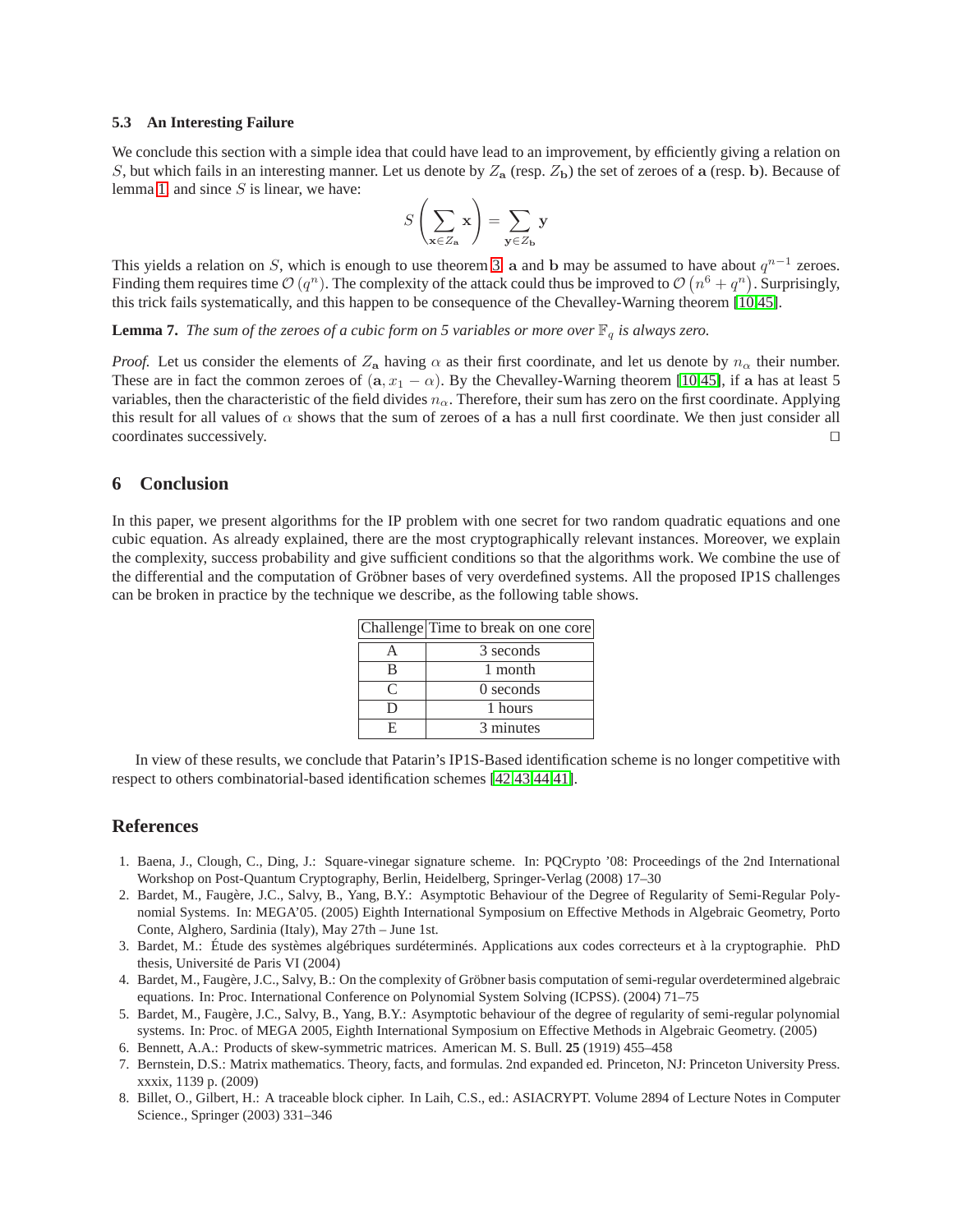- <span id="page-13-32"></span><span id="page-13-29"></span>9. Bosma, W., Cannon, J.J., Playoust, C.: The Magma Algebra System I: The User Language. J. Symb. Comput. **24**(3/4) (1997) 235–265
- <span id="page-13-7"></span>10. Chevalley, C.: Démonstration d'une hypothèse de M. Artin. Abh. Math. Semin. Hamb. Univ. **11** (1935) 73–75
- <span id="page-13-6"></span>11. Clough, C., Baena, J., Ding, J., Yang, B.Y., Chen, M.S.: Square, a new multivariate encryption scheme. In Fischlin, M., ed.: CT-RSA. Volume 5473 of Lecture Notes in Computer Science., Springer (2009) 252–264
- 12. Ding, J., Wolf, C., Yang, B.Y.: ℓ-invertible cycles for multivariate quadratic public key cryptography. In Okamoto, T., Wang, X., eds.: Public Key Cryptography. Volume 4450 of Lecture Notes in Computer Science., Springer (2007) 266–281
- <span id="page-13-19"></span>13. dit Vehel, F.L., Perret, L.: Polynomial Equivalence Problems and Applications to Multivariate Cryptosystems. In Johansson, T., Maitra, S., eds.: INDOCRYPT. Volume 2904 of Lecture Notes in Computer Science., Springer (2003) 235–251
- <span id="page-13-30"></span>14. Faugère, J.C., Gianni, P., Lazard, D., Mora, T.: Efficient Computation of Zero-Dimensional Gröbner Bases by Change of Ordering. Journal of Symbolic Computation **16**(4) (1993) 329–344
- <span id="page-13-27"></span>15. Faugère, J.C.: A new efficient algorithm for computing Gröbner bases (F4). Journal of Pure and Applied Algebra **139**(1-3) (June 1999) 61–88
- <span id="page-13-28"></span>16. Faugère, J.C.: A New Efficient Algorithm for Computing Gröbner Bases Without Reduction to Zero (F5). In: ISSAC '02: Proceedings of the 2002 International Symposium on Symbolic and Algebraic Computation, New York, NY, USA, ACM (2002) 75–83
- <span id="page-13-10"></span>17. Faugère, J.C., Perret, L.: Polynomial Equivalence Problems: Algorithmic and Theoretical Aspects. In Vaudenay, S., ed.: EUROCRYPT. Volume 4004 of Lecture Notes in Computer Science., Springer (2006) 30–47
- <span id="page-13-14"></span>18. Fiat, A., Shamir, A.: How to prove yourself: Practical solutions to identification and signature problems. In Odlyzko, A.M., ed.: CRYPTO. Volume 263 of Lecture Notes in Computer Science., Springer (1986) 186–194
- <span id="page-13-24"></span><span id="page-13-13"></span>19. Fortin, S.: The graph isomorphism problem. Technical report, University of Alberta (1996)
- <span id="page-13-26"></span>20. Fuhrmann, P.A.: A polynomial approach to linear algebra. Springer-Verlag New York, Inc., New York, NY, USA (1996)
- <span id="page-13-5"></span>21. Fulman, J.: Random matrix theory over finite fields. Bull. Amer. Math. Soc. (N.S **39** 51–85
- <span id="page-13-18"></span>22. Garey, M.R., Johnson, D.S.: Computers and Intractability, A Guide to the Theory of *NP*-Completeness. Freeman, New-York (1979)
- 23. Geiselmann, W., Meier, W., Steinwandt, R.: An Attack on the Isomorphisms of Polynomials Problem with One Secret. Int. J. Inf. Sec. **2**(1) (2003) 59–64
- <span id="page-13-21"></span>24. Geiselmann, W., Steinwandt, R., Beth, T.: Attacking the Affine Parts of SFLASH. In Honary, B., ed.: IMA Int. Conf. Volume 2260 of Lecture Notes in Computer Science., Springer (2001) 355–359
- <span id="page-13-12"></span>25. Goldreich, O., Micali, S., Wigderson, A.: Proofs that yield nothing but their validity and a methodology of cryptographic protocol design (extended abstract). In: FOCS, IEEE (1986) 174–187
- <span id="page-13-23"></span>26. Goldwasser, S., Micali, S., Rackoff, C.: The knowledge complexity of interactive proof-systems (extended abstract). In: STOC, ACM (1985) 291–304
- <span id="page-13-4"></span>27. Koblitz, N.: Algebraic Aspects of Cryptography. Volume 3 of Algorithms and Computation in Mathematics. Springer-Verlag (1998)
- <span id="page-13-31"></span>28. Lazard, D.: Gröbner-bases, gaussian elimination and resolution of systems of algebraic equations. In van Hulzen, J.A., ed.: EUROCAL. Volume 162 of Lecture Notes in Computer Science., Springer (1983) 146–156
- <span id="page-13-22"></span><span id="page-13-17"></span>29. Lidl, R., Niederreiter, H.: Finite fields. Cambridge University Press, New York, NY, USA (1997)
- 30. Lyubashevsky, V.: Lattice-based identification schemes secure under active attacks. In Cramer, R., ed.: Public Key Cryptography. Volume 4939 of Lecture Notes in Computer Science., Springer (2008) 162–179
- <span id="page-13-25"></span><span id="page-13-0"></span>31. MacWilliams, J.: Orthogonal matrices over finite fields. The American Mathematical Monthly **76**(2) (1969) 152–164
- 32. Matsumoto, T., Imai, H.: Public quadratic polynomial-tuples for efficient signature-verification and message-encryption. In: Advances in Cryptology – EUROCRYPT 1988. Volume 330 of LNCS., Springer–Verlag (1988) 419–453
- <span id="page-13-33"></span>33. Naccache, D., ed.: Topics in Cryptology - CT-RSA 2001, The Cryptographer's Track at RSA Conference 2001, San Francisco, CA, USA, April 8-12, 2001, Proceedings. In Naccache, D., ed.: CT-RSA. Volume 2020 of Lecture Notes in Computer Science., Springer (2001)
- <span id="page-13-8"></span>34. Patarin, J.: Hidden fields equations (hfe) and isomorphisms of polynomials (ip): Two new families of asymmetric algorithms. In: EUROCRYPT. (1996) 33–48
- <span id="page-13-11"></span>35. Patarin, J.: Hidden Fields Equations (HFE) and Isomorphisms of Polynomials (IP): Two New Families of Asymmetric Algorithms. In: EUROCRYPT. (1996) 33–48 Etended version available on <http://www.minrank.org/hfe.pdf>.
- <span id="page-13-2"></span><span id="page-13-1"></span>36. Patarin, J.: The Oil and Vinegar signature scheme. presented at the Dagstuhl Workshop on Cryptography (1997)
- <span id="page-13-3"></span>37. Patarin, J., Courtois, N., Goubin, L.: Flash, a fast multivariate signature algorithm. [\[33\]](#page-13-33) 298–307
- <span id="page-13-9"></span>38. Patarin, J., Courtois, N., Goubin, L.: QUARTZ, 128-Bit Long Digital Signatures. [\[33\]](#page-13-33) 282–297
- 39. Patarin, J., Goubin, L., Courtois, N.: Improved Algorithms for Isomorphisms of Polynomials. In: EUROCRYPT. (1998) 184–200
- <span id="page-13-20"></span>40. Perret, L.: A Fast Cryptanalysis of the Isomorphism of Polynomials with One Secret Problem. In Cramer, R., ed.: EURO-CRYPT. Volume 3494 of Lecture Notes in Computer Science., Springer (2005) 354–370
- <span id="page-13-16"></span><span id="page-13-15"></span>41. Pointcheval, D.: A new identification scheme based on the perceptrons problem. In: EUROCRYPT. (1995) 319–328
- 42. Shamir, A.: An efficient identification scheme based on permuted kernels (extended abstract). In Brassard, G., ed.: CRYPTO. Volume 435 of Lecture Notes in Computer Science., Springer (1989) 606–609